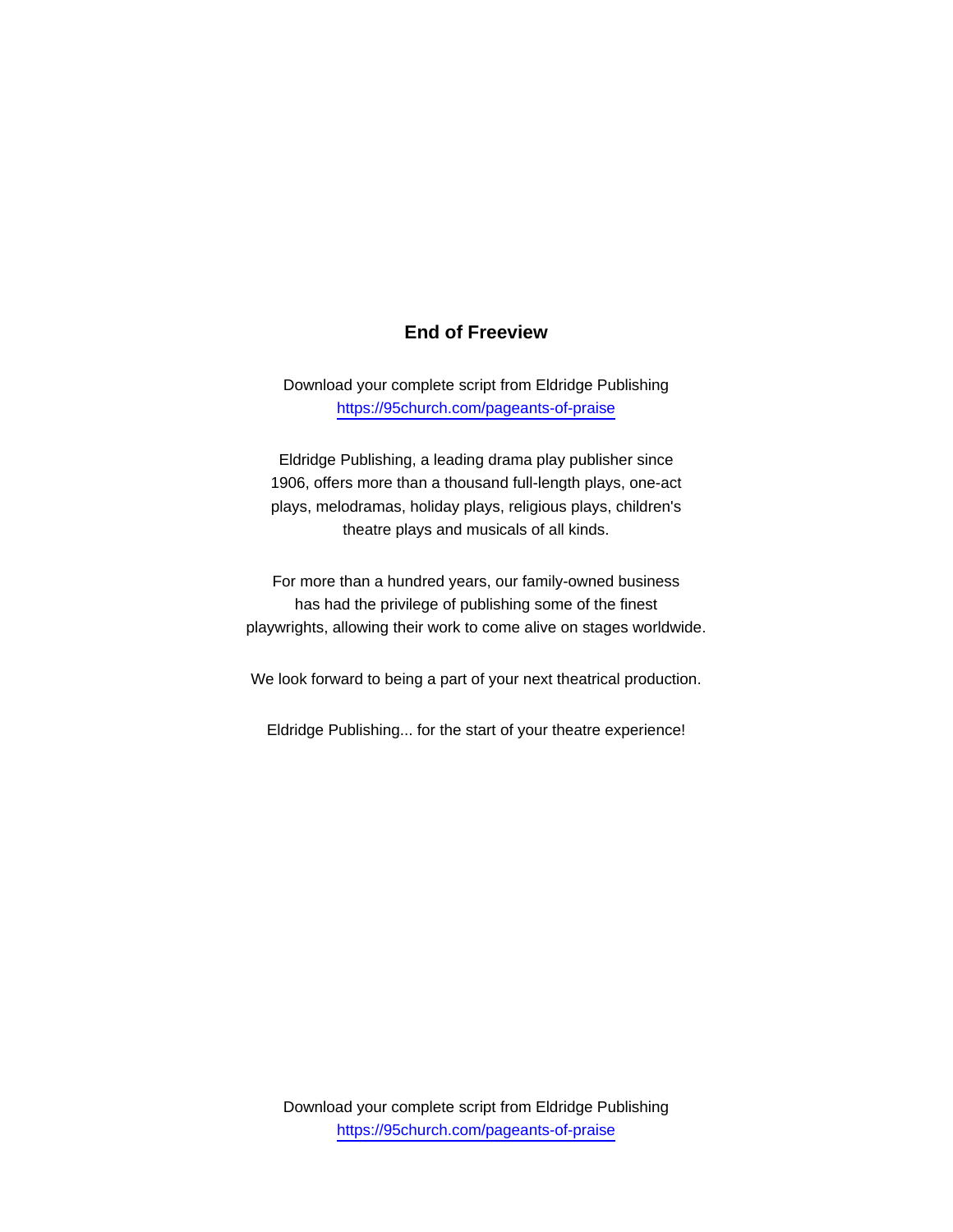# **PAGEANTS OF PRAISE**

**by Roy Speckhard**

## **Performance Rights**

Permission is granted to make copies of the material in this resource book to the original purchaser only. Any other person, church, or organization acquiring this script in any manner must obtain authorization for use from the publisher.

On all programs and advertising the author's name must appear as well as this notice: "Produced by special arrangement with Eldridge Publishing Co."

# **ELDRIDGE PUBLISHING COMPANY**

*© 2000 by Eldridge Publishing Co.*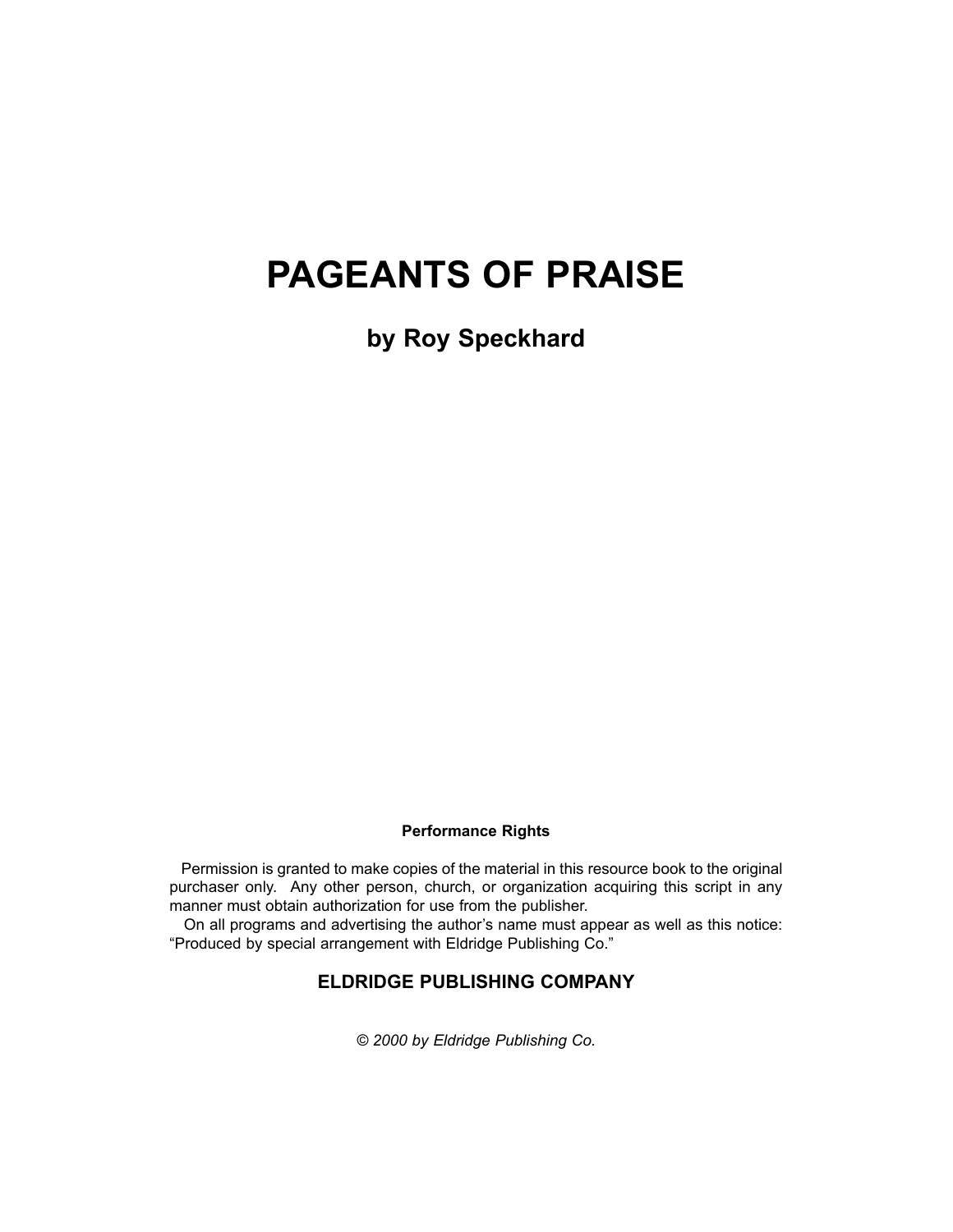# **TABLE OF CONTENTS**

|--|--|

THE CHRISTMAS STORY............................................................ 9

# THE PAGEANTS:

## **DEDICATION**

TO THE SUNDAY SCHOOL TEACHERS AND CHILDREN OF OUR SAVIOR'S LUTHERAN CHURCH COLONIE, NEW YORK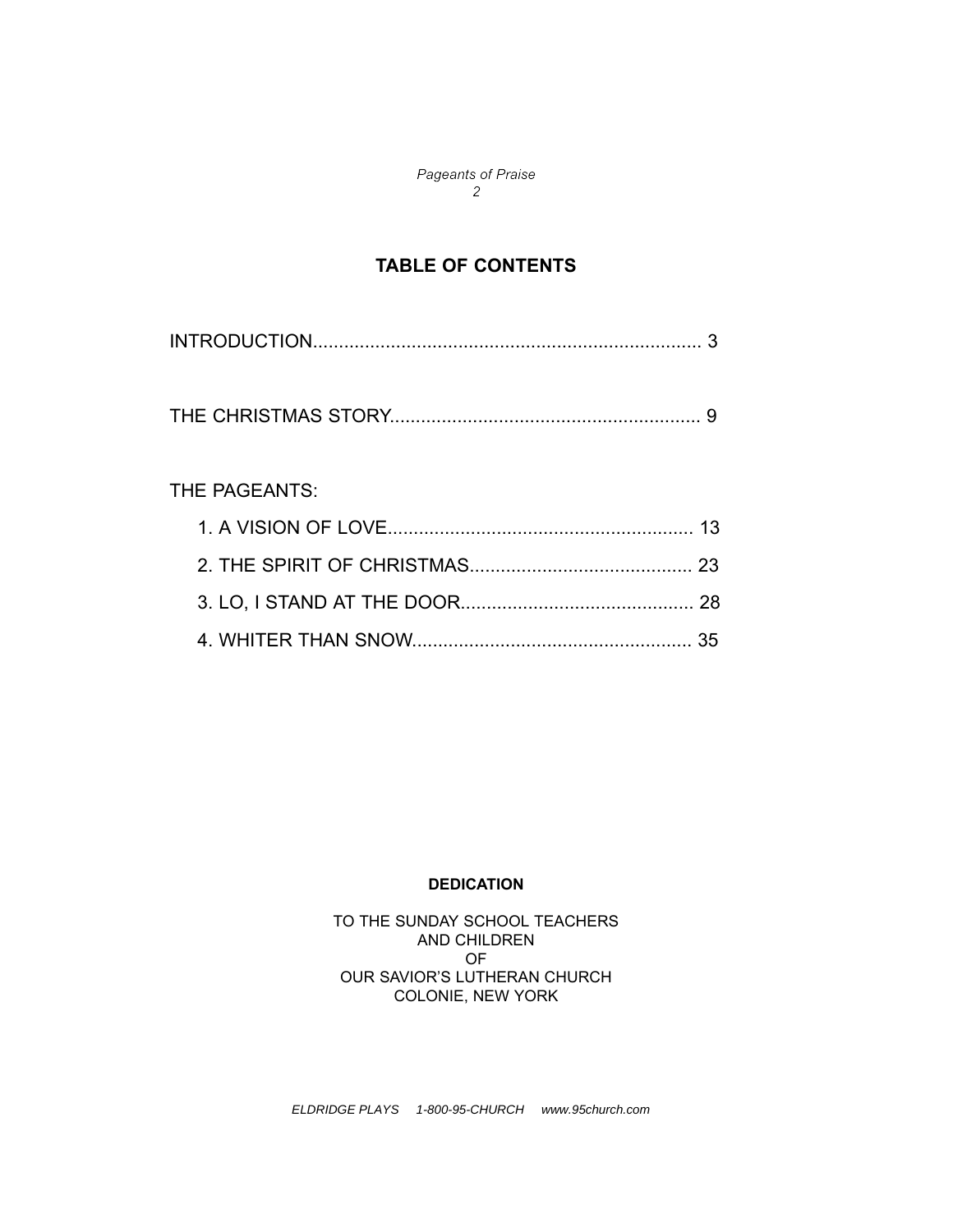## **INTRODUCTION**

## *ìAnd the Word became flesh and dwelt among us.î*

The presentation of the annual Christmas pageant is a solidly entrenched tradition within most Christian churches, Sunday schools and day schools. Children, and particularly their parents, eagerly look forward to this very special event. Unfortunately, in many instances this annual nativity celebration is more a showcase for amateur talent than a truly spiritual experience.

This compendium is based upon three fundamental assumptions: 1) that the Christmas pageant offers a unique opportunity for preaching the Gospel of Jesus Christ, 2) that the pageant as a dramatic reenactment of the Christmas story offers a particularly powerful way to spiritually involve everyone concerned in a true celebration of the birth of the Savior, and 3) that most directors of Christmas pageants  $-$  "Who's turn is it this year?"  $$ earnestly desire to make the pageant as spiritually powerful as possible.

#### **CELEBRATING THE MYSTERY OF THE WORD MADE FLESH**

How many times have Christians looked at the world at Christmas time and sadly bemoaned how "secular" our Christmases have become? How often have we cried out to "put Christ back into Christmas"? How deeply we yearn to see our Lord and Savior assume his rightful "starring role" in all our Christmas celebrations!

But to truly put Christ back into Christmas means, first and foremost, to put the Gospel of Jesus Christ back into Christmas and to surround it with the praise, worship and honor rightfully due our Almighty God. For Jesus, as the Scriptures plainly tell us, is the Word, the Way, the Truth and the Life for all mankind. Any celebration of Christmas that lacks the Gospel as its living cornerstone will fail to show the way, or bring the truth, or give life to a darkened and lost world  $-$  in short, will never succeed in putting Christ back into Christmas.

Regardless of how many joyous remembrances of angels on high, or shepherds watching their sheep, or mangers, or wise men, or guiding stars, or "silent nights" we might share with one another, they represent dead and meaningless activities unless they point plainly and directly to the greatest fact of history: that Jesus, born of a virgin, was sent by the Father  $-$  because the Father so loved the world  $-$  to be born a man, to die on a cross, and be raised up again victoriously. And that whosoever accepts this "Babe of Bethlehem" as his or her personal savior shall not die but have eternal life.

This is the only celebration worthy of Christmas. But it is often hopelessly lost amid rhyming iingles, colorful and clever pageantry, and the overriding determination that each and every child in the pageant have the opportunity to "shine" for the proud and adoring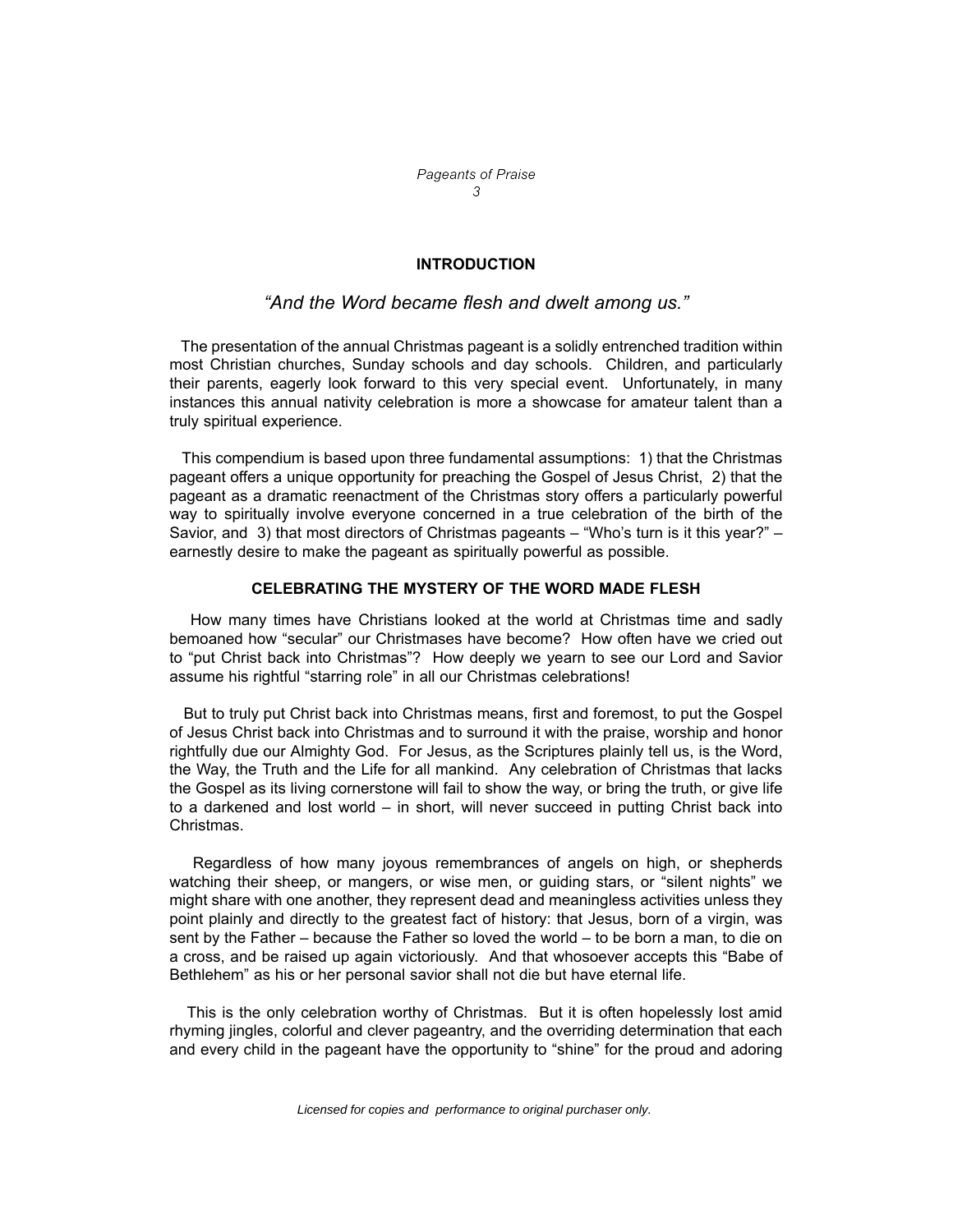parents and relatives filling the pews.

But there is only one who should "shine" at Christmas and that, of course, is Jesus. For Christmas time is a time for remembering, retelling, celebrating and holding forth the glorious solution to the mystery of the ages – the mystery of the Word made flesh in the birth of a child, in the giving of a Son, and in His proclamation that the Kingdom of God has come to dwell among us.

ìBut thou, Bethlehem Ephrata, though you are small among the clans of Judah, yet out of you will come one who will be ruler over Israel, whose origins are from old, from ancient times."

We truly celebrate Christmas only when men and women are confronted by the eternal Gospel of Jesus Christ; and when, through the power of the Holy Spirit, they are led personally to the revelation of the mystery of the Word made flesh. Anything less than that only strengthens the grip of "X-mas" in a world that already has too many Xs against it.

## **THE CHRISTMAS PAGEANT AS AN OFTEN LOST OPPORTUNITY FOR PREACHING THE GOSPEL**

If the annual Christmas pageant primarily elicits responses of "Aren't they cute," rather than "Thank you, Jesus," then it has essentially failed; and a great opportunity to bring the healing ministry of the Gospel to sinful man has been lost.

If the annual Christmas pageant is approached simply as a "kiddie show," rather than as the revelation of the mystery of the ages, then it would be better if it were not presented at all. How easily Satan can use such occasions to further harden the hearts of unbelievers or to weaken the faith of believers. Simply put, if the "kiddie show" isn't preaching the Gospel, then it is hardening hearts or, at the very least, demeaning the great miracle of Christmas.

Rather, the childrenís pageant presents us with an ideal and unique opportunity for worship, for preaching and teaching, and for assisting the Church in carrying forward its Great Commission. It should receive the same care and reverence accorded other celebrations within the Church.

## **THE PAGEANT AS RELIGIOUS DRAMA**

The form of the pageant is dramatic. It tells a story in an immediate and visual manner, inviting its audience not only to "stop, look and listen," but also to spiritually enter into the great action that is being portrayed. It is both an historical drama – the reenactment of the birth of God in human form  $-$  and a spiritual drama that grapples with the events and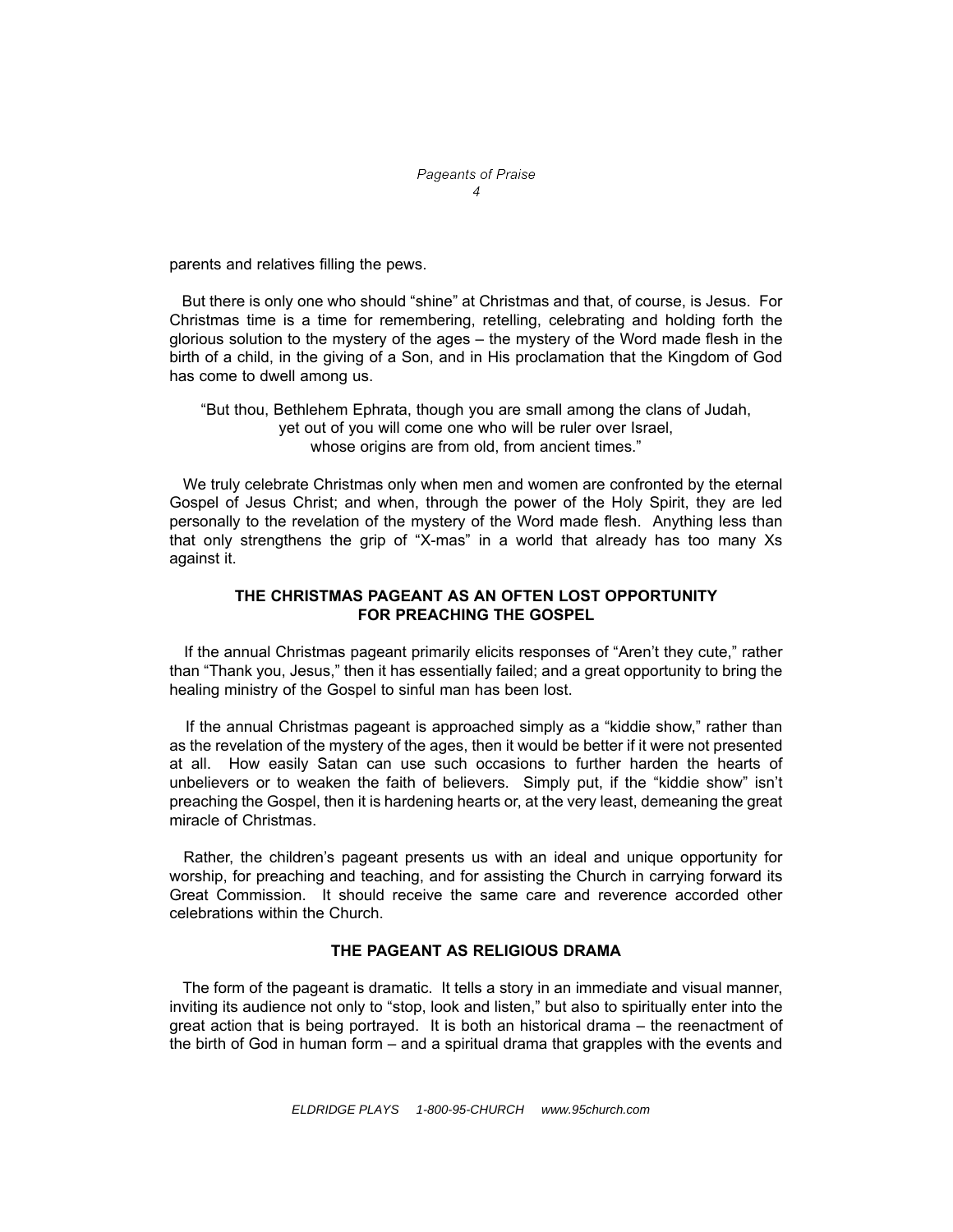basic needs of our daily lives.

In preparing to produce a pageant, it is extremely helpful to remember its several audiences. First and foremost, the pageant is presented before the Lord himself in a form of praise and worship: a living sacrifice of our time and talents gratefully offered to the Lord and Savior. Every aspect of the pageant must be presented in a spirit of joyful reverence and thanksgiving. Hence, it must be our best gift. "Good enough" is simply not good enough.

There is, of course, an important secondary audience. This is the congregation, its ranks often swelled by numerous unsaved family members and friends who have come primarily to see "the kids" in action; or perhaps simply because "what would Christmas be without a children's pageant." Here is a field ripe for the seeds of the Gospel according to our Lordís promise that, if we will but faithfully spread the Gospel seeds, they will accomplish the purpose for which they have been sent forth. Hence, in addition to praise and worship, the pageant reaches out as a powerful tool of evangelism to the unsaved and the weak in faith, and acts as an uplifter and encourager of all the saints.

Finally, an audience often overlooked is the pageant participants themselves, the children and adults who gather together to say the lines and sing the songs that worship and preach. Their spirits and faith too can be strengthened and uplifted through the drama of the Christmas story as they enter, in a direct manner, into the ageless mystery and joy of Christmas. One of the primary responsibilities of the pageant director is to keep in mind that rehearsals are not just "work sessions" and the presentation not simply "show time," but opportunities for ministry to the lives of each and every participant.

In short, the audience for a pageant is everyone involved with it  $-$  the Lord, the congregation and the participants. There is not "us" and "them" but a continuous flow of Gospel ministry from participants to congregation, and together, to the Lord. Everyone is both audience and participant. Through praise and worship the presence of the Holy Spirit fills every aspect of the service. Everything flows together to the glory of God.

#### **CONCERNING THE FOLLOWING SCRIPTS**

The following scripts, which have been used and tested in an actual pageant presentation, are offered to the church with the prayer that some may find them useful additions to their Christmas celebrations. Each lasts approximately one hour.

The scripts themselves seek to reflect the threefold ministry opportunities of the pageant drama. Each is represented in three "acts" or sections. The initial section begins with familiar secular objects and events in order to place the Christmas story firmly where it belongs, within the common circumstances and concerns of everyday life. Quickly, however, the drama moves from the secular to the spiritual, to the fact that the message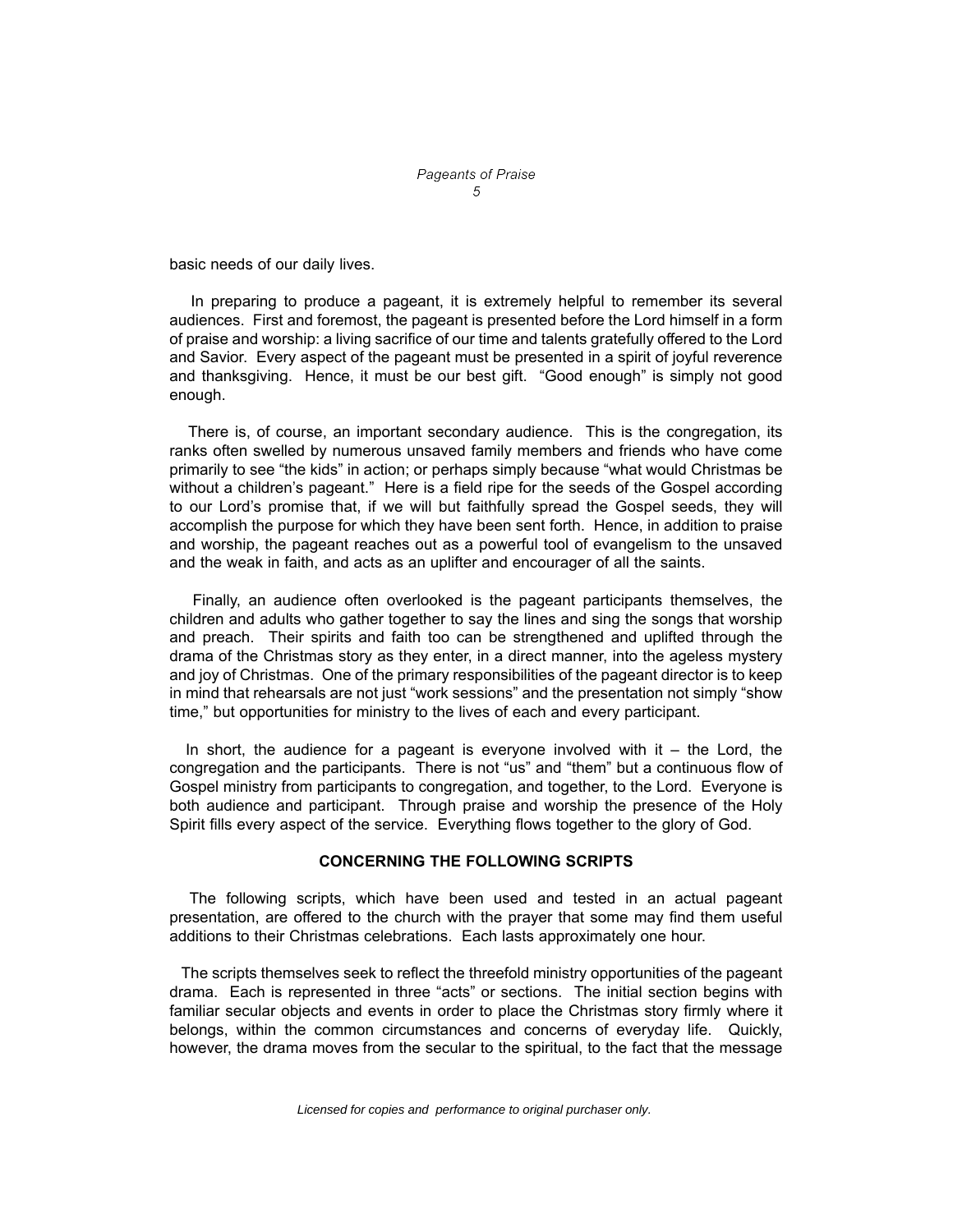of Christmas is about the great love and sacrifice of God, rather than about man.

The introductory section is then followed by the second "act." This is the visual reenactment of the original events of Christmas as recorded in the Scriptures, when the word is made flesh and comes to dwell among us in a lowly stable in Bethlehem, pointing the soul of men toward the great, eternal and blessed mystery of the Gospel.

Finally, with our eyes firmly focused on Jesus, the third section of each script presents the Gospel call to repentance and salvation. It reminds us of the great mystery of Godís love and his coming return to earth as victorious King, and it urges us to carry the Christmas message within our hearts, not only at Christmas, but throughout the year.

The focus throughout all scripts, even though they differ in particulars, remains trained on a constant theme  $-$  the changeless love of God in a ever-changing and darkened world.

Each script includes an extended prologue that sets the "spiritual scene" and introduces the dominant overall theme. Each script reflects an entire service, including a suggestive responsive reading, a place for a message from the pastor and an offering, all interspersed with suggested songs that can be sung by a choir, a group of children, the congregation as a whole, or not at all. As an aid to pageant directors, there are also a number of technical and directorial references included at the conclusion of each script.

Each script offers active roles (speaking and non-speaking) for around 40-50 participants. Since there are normally many more children available than can be used actively in the scripts, it is important to include sufficient additional pageant-related activities to meaningfully involve every child. Additional opportunities for participation exist in a variety of ways, such as songs organized by age groups, special large group activities in which each child can participate (for example, signing of name to a banner prominently displayed throughout the service) and frequent vocal interaction with active pageant participants. It is vital that no child feel excluded from a personal involvement in the service as a whole. Directors are urged to devise creative ways for such general involvement wherever possible.

The Narrator has the most critical role in each script. It is one of only four roles that is most effectively performed by an adult (the Three Kings in the Christmas Story portion are the other three). The Narrator has, by far, the greatest number of lines, is constantly on the move and bears the primary responsibility of involving all of the children through constant vocal and physical interaction. He/she is, in fact, the "master of ceremonies" for the action part of each script.

As for costumes, sets and props used in the pageant, they can be as elaborate or as simple as desired. The few objects essential to the scripts are identified and discussed in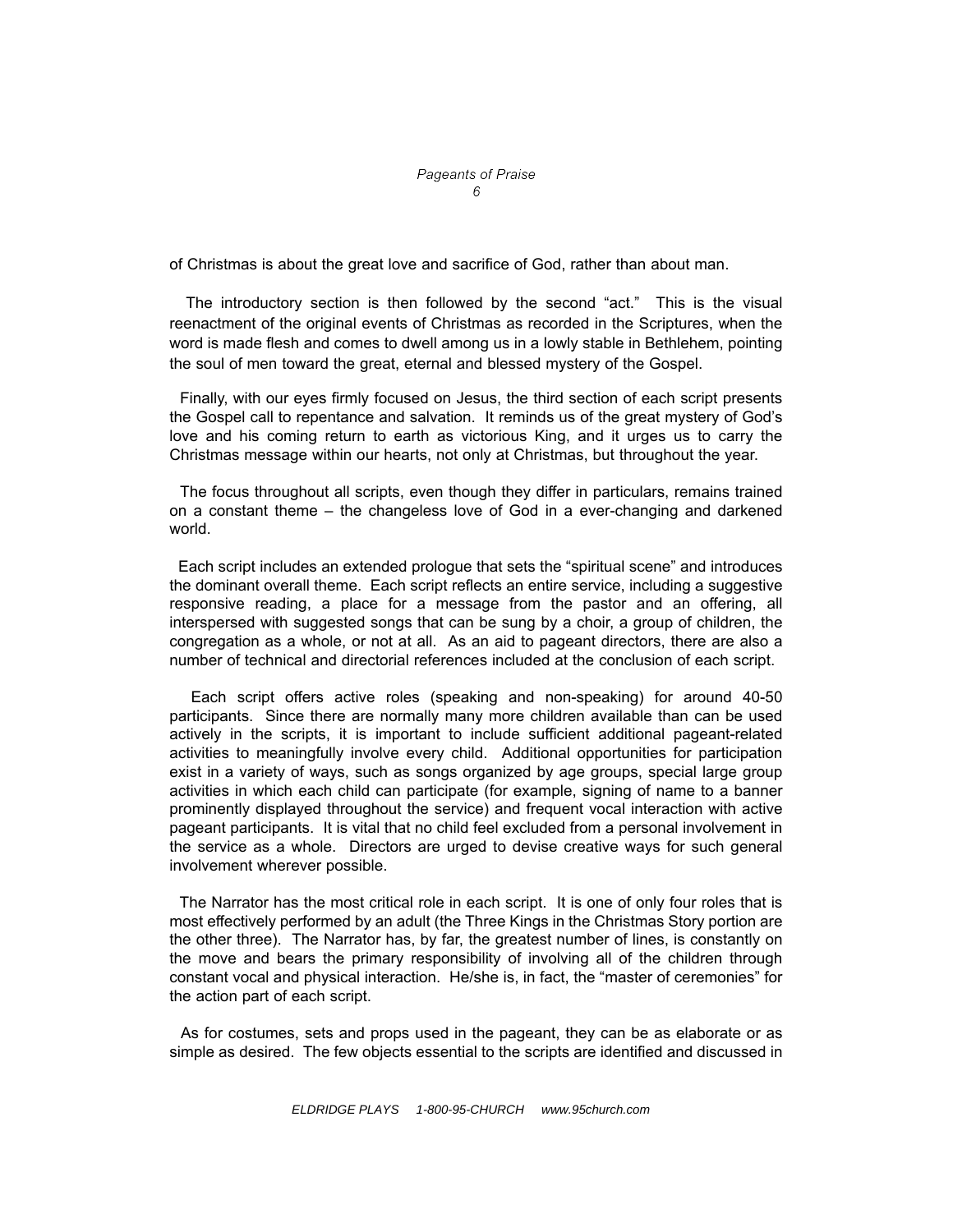the scripts themselves or in the "Directorial and Technical Comments" section which follows each script. Throughout, of course, directors should feel free to edit and adapt the scripts in accordance with individual congregational tastes, needs and circumstances. Finally, since the same actual Christmas story (based upon the record of the Scriptures) is included in each of the scripts, it has been printed only once (see pages 8 - 11) and should be inserted where indicated within the script.

## **ORGANIZING THE PRODUCTION**

While individual circumstances will vary, pageant directors should plan on a four to five week production period. Experience has shown that all of these activities can probably be most comfortably carried out using the four or five Sunday afternoons or evenings prior to the final presentation. Directors themselves, of course, will have had to have done their general overall planning prior to the start of this period.

PRELIMINARY ACTIVITIES: (Prior to Production Period.)

- Become very familiar with the script.
- Plot out general patterns of movement and staging.
- Appoint at least one, preferably two, assistant directors to help with costumes, props, decorations, etc. and assist with the supervision and direction of the children during rehearsals and final presentation.
- CASTING: (One or two weeks.) Be sure to secure a firm commitment from the children AND THEIR PARENTS to attend all rehearsals. For smaller groups, many of the speaking parts can be "doubled up."

REHEARSALS: (Three weeks, 2-3 hours each.) All rehearsals should begin and end with prayer. Constant efforts should be made to remind all pageant participants of the spiritual nature of their activity.

REHEARSAL #1:

- Carefully explain all aspects of the script to the participants, especially its spiritual purposes.
- Read through entire script twice and set basic speaking and movement patterns.
- Become familiar with all props and set objects.

REHEARSAL #2:

- Lines memorized! Fitting of costumes.
- Two careful "run throughs," omitting the songs. (To save much time and confusion group songs should, if at all possible, be learned and practiced elsewhere, for example, during normal Sunday School classes.)

REHEARSAL #3: Final uninterrupted dress rehearsal, including all of the songs.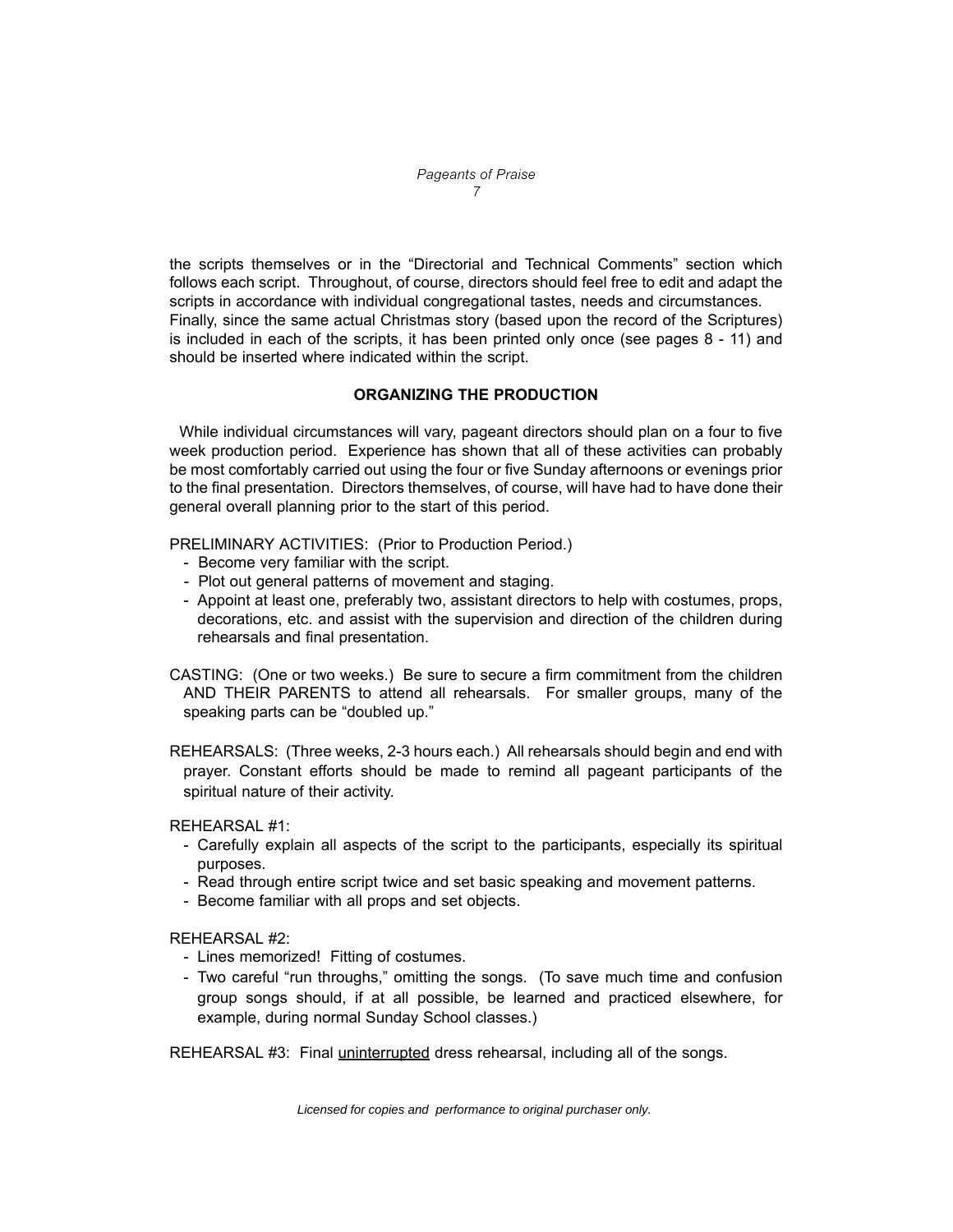## **FINAL PRESENTATION**

We extend to you our very best wishes and our prayers for a spiritually enriching and exciting Christmas pageant. In the final analysis, whether or not these scripts are ever used is of little consequence. What matters, and it matters a great deal, is that Jesus be lifted up before man in everything the Church does. That, and that alone, is our prayer for the Christmas pageant – that it become, in every instance, a true Pageant of Praise to the Lord.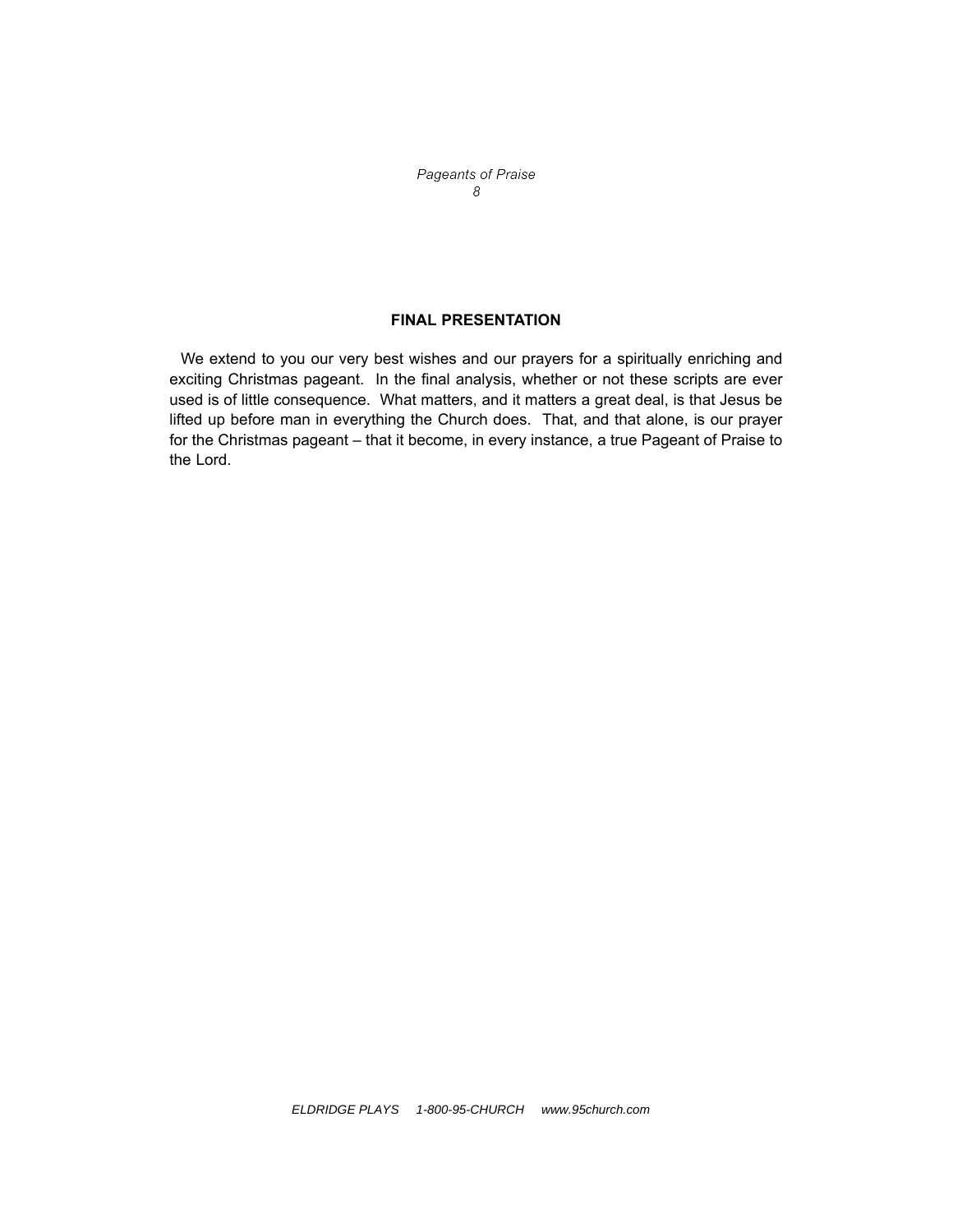

## **THE CHRISTMAS STORY**

#### Based upon the Gospels of St. Matthew and St. Luke.

*(The following is the Christmas Story portion for the scripts which follow it. It constitutes the second section of each pageant script and should be inserted where indicated.)*

- NARRATOR #2: Come, let us go to Bethlehem and witness the holy birth of our Lord and Savior. For it is here that the almighty hand of God moved, and an angel of the Heavenly Host, the majestic Gabriel, came to earth to declare the intentions the Lord to a maiden named Mary.
- GABRIEL: Greetings, you who are highly favored! The Lord is with you.
- NARRATOR #2: Mary was troubled at the words of the angel and wondered what kind of greeting this might be. But the angel said to her:
- GABRIEL: Do not be afraid, Mary. You have found favor with God. You will be with child and give birth to a son, and you are to give him the name Jesus. He will be great and will be called the Son of the Most High. The Lord will give him the throne of his father, David, and He will reign over the house of Jacob forever. His Kingdom will never end.

*(GABRIEL departs.)*

- NARRATOR #2: And it came to pass in those days that Caesar Augustus, the Roman emperor, issued a decree that a census should be taken of the entire Roman world. Everyone had to go to the town of their birth in order to register.
- *(JOSEPH enters and takes his place beside MARY.)*
- NARRATOR #2: So Joseph also went up from the town of Nazareth in the province of Galilee to Bethlehem in Judea in the town of David, because he was of the house and lineage of David. He went there to register with Mary, to whom he was pledged to be married, and who was expecting a child. This had bothered Joseph greatly, but an angel had appeared to him also, saying, "Do not be afraid to take Mary as your wife, for what is conceived in her is from the Holy Spirit. She will give birth to a son and you are to give him the name Jesus."

And Joseph believed the heavenly messenger sent by God. And while they were there in Bethlehem, the time came for the baby to be born and Mary gave birth to her firstborn son. She wrapped him in swaddling clothes and placed him in a manger, because there was no room for them in the inn.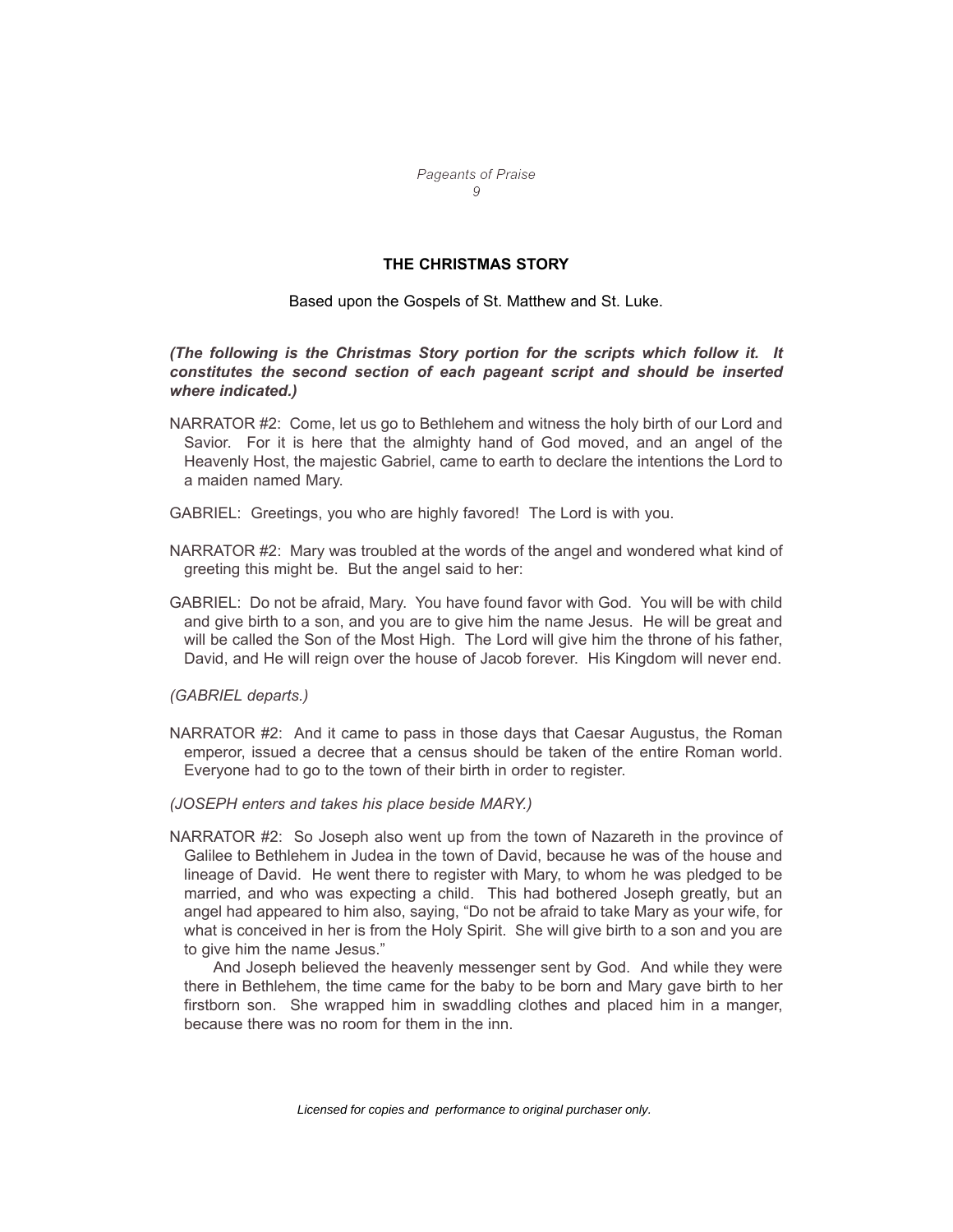## **SONGS: "It Came Upon a Midnight Clear" ìOh Little Town of Bethlehemî**

*(During the singing of the final song, a small band of SHEPHERDS appears and stands around an imaginary fire.)*

- NARRATOR #2: And there were shepherds living in the fields nearby keeping watch over their flocks by night. Suddenly, an angel of the Lord appeared to them *(GABRIEL enters.)* and the glory of the Lord shone around them, and they were very afraid. But the angel said to them:
- GABRIEL: Do not be afraid. For today I bring you good news of great joy that will be for all people. Today, in the city of David, a Savior has been born to you. You will find the baby wrapped in swaddling clothes and lying in a manger.
- NARRATOR #2: And suddenly a great company of heavenly host appeared with the angel praising God and saying:
- GABRIEL: Glory to God in the highest and on earth, peace, good will to men!

## **SONG: "Angels We Have Heard on High"**

## **PROCESSION OF THE ANGELS**

- NARRATOR #2: When the angels had left them and gone back into Heaven, the shepherds said one to another:
- Shepherd #1: Let us go to Bethlehem and see this thing which has come to pass and which the Lord has now made known to us.

*(As the NARRATOR speaks, the SHEPHERDS make a brief "journey," ending up at the manger. After interacting briefly and silently with MARY and JOSEPH, and peering worshipfully into the manger, they kneel around the manger where they remain for the remainder of the service.)*

NARRATOR #2: So they hurried off and found Mary and Joseph and the baby who was lying asleep in the manger. When they had seen Him, and after they had worshipped Him, they spread the word concerning what they had heard and seen, and all who heard them were amazed at what the shepherds told them.

#### **SONG: "Away in a Manger"**

NARRATOR #2: After Jesus was born in Bethlehem, and during the time of King Herod, some kings from the East traveled to Jerusalem in search of Him.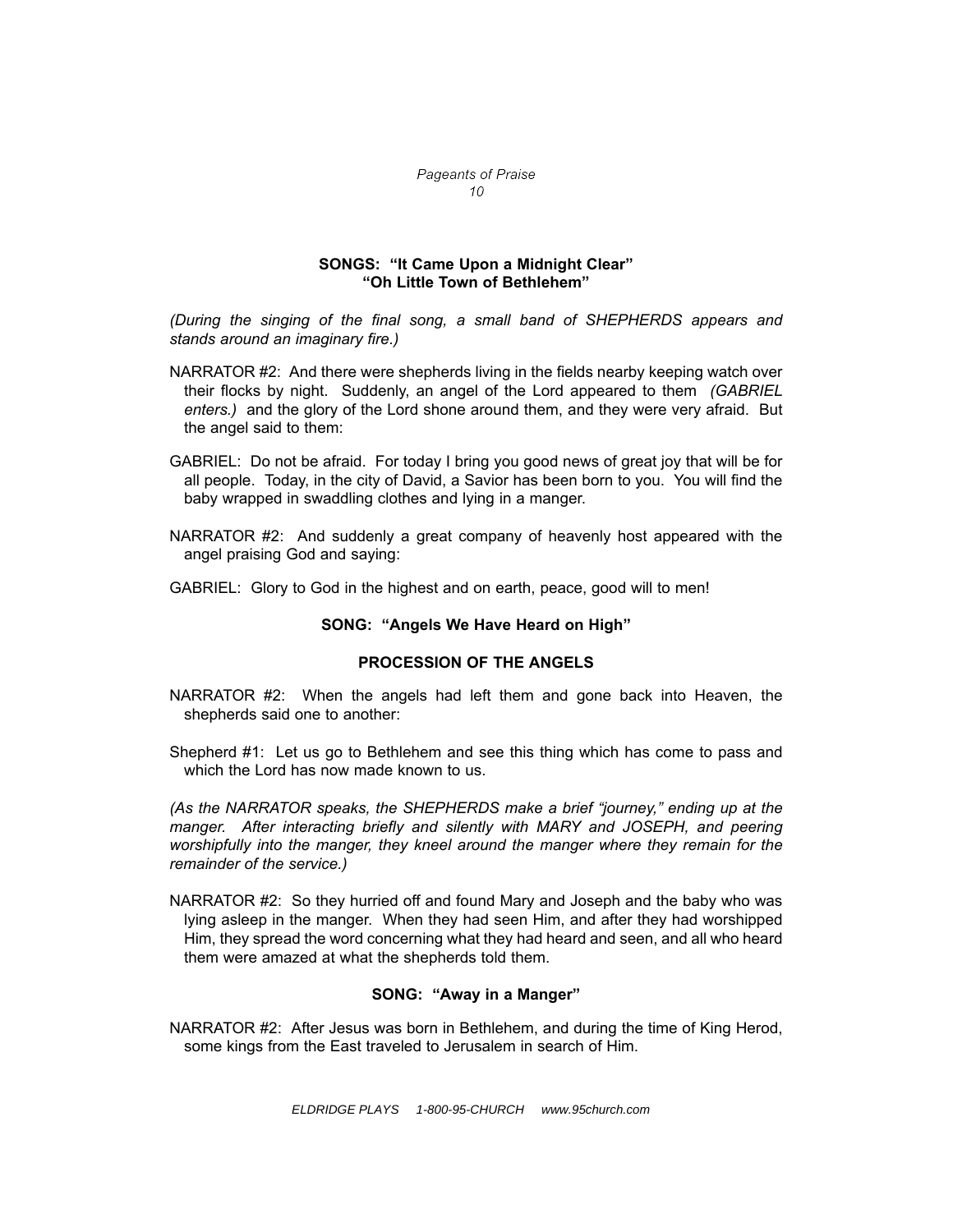KING #1: *(From the rear of the sanctuary.)* Where is the baby who has been born King of the Jews?

KING #2: *(Also from the rear.)* We have seen His star when it came up in the East.

KING #3: *(Also from the rear.)* And we have come to worship Him.

NARRATOR #2: When King Herod heard this, he was greatly disturbed and all Jerusalem with him. He called together all the people's chief priests and teachers of the law and asked them where the Christ was to be born. "In Bethlehem of Judea," they replied, for this is what the prophet had written.

Then Herod sent the three Kings to Bethlehem, saying, "Go and make a careful search for the child, and as soon as you find him, come and report it to me, so that I, too, may worship him."

After they had met with Kind Herod, the three Kings went on their way, and the star they had seen in the East went before them until it stopped over the place where the child was. When they saw the star, they were overjoyed, and upon arriving at the house, they saw the Baby Jesus with His mother, Mary, and they bowed down and worshipped him. Then they opened up their treasures and presented the baby with gifts of gold, frankincense and myrrh.

#### **SONG: "We Three Kings"**

## **PROCESSION OF THE THREE KINGS**

NARRATOR #2: The three Kings remained with the child for a time and then, after having been warned in a dream not to return to Herod, they departed for their homes another way.

*(The THREE KINGS exit back up the center aisle, joining together in the refrain of the song as they leave.)*

NARRATOR #2: And the child grew and became strong; he was filled with wisdom, and the grace of God was upon Him.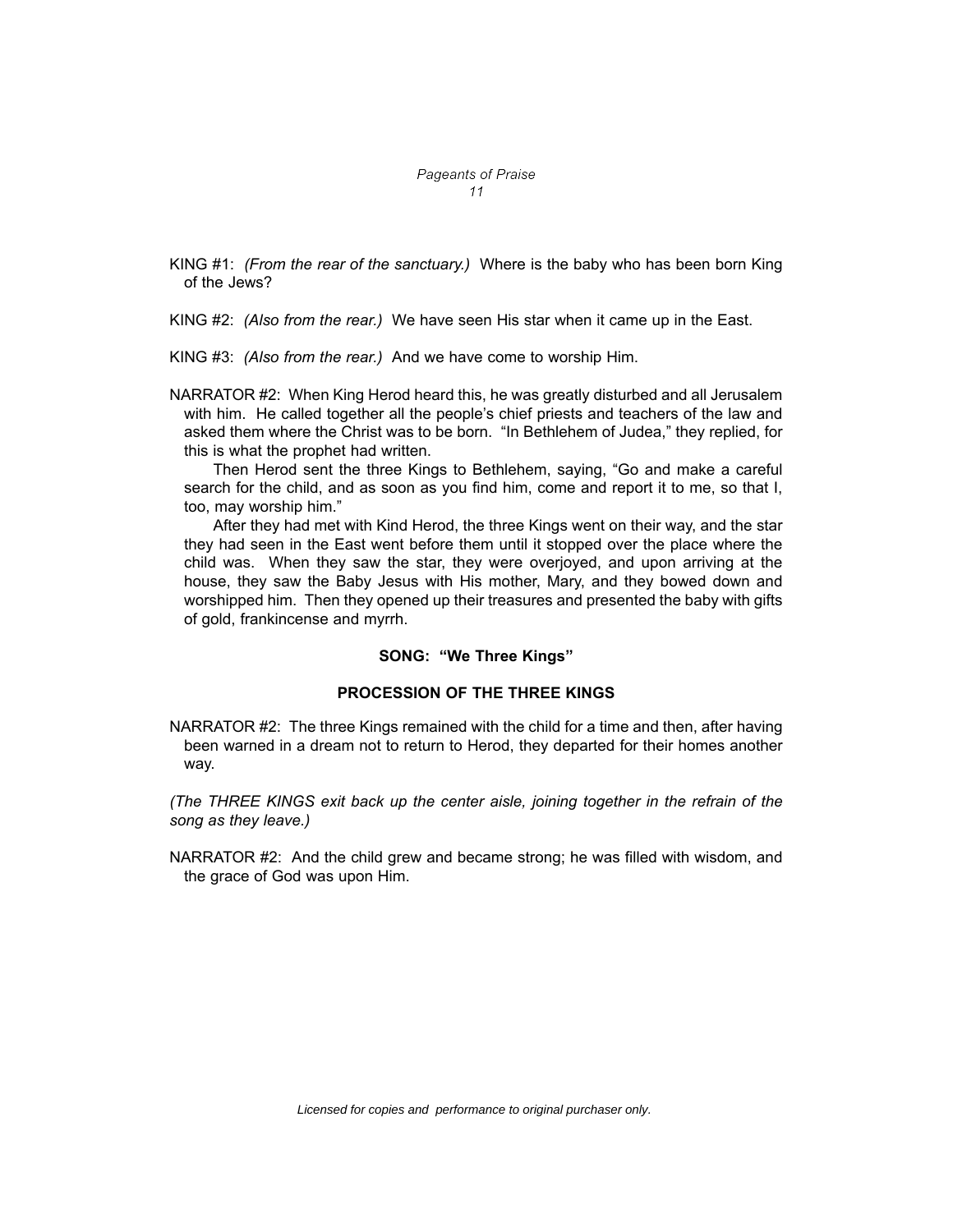#### **DIRECTORIAL and TECHNICAL NOTES**

Ideally, Narrator #2 should be a different person from Narrator #1. This is an excellent role for a teenager. While Narrator #1 must move around quite a bit, Narrator #2 can very effectively deliver his/her lines from the pulpit or lectern while the action is taking place in or directly in front of the chancel. A manger with a bench behind it sits in the middle of the chancel.

While Narrator #2 is speaking, Mary enters the chancel area and sits on the bench behind the manger. Gabriel also appears, standing behind and slightly above Mary.

Whether or not a physical representation of the Baby Jesus, for example, a doll wrapped in an old blanket, is used is immaterial. It is suggested, however, that Mary go through the motions of placing the Babe into the manger around which she and Joseph huddle adoringly.

THE PROCESSION OF THE ANGELS: At this point, the sanctuary lights dim and, as the song is being sung or played, a band of 12-20 angels carrying candles (battery powered candles are recommended) come slowly down the church aisles toward the chancel, where they arrange themselves around the manger and remain for the rest of the service.

THE PROCESSION OF THE THREE KINGS: The refrain of the song is sung by the three kings as they come forward down the center aisle toward the chancel. They approach the manger and each of the kings sings the verse appropriate to the gift he is bringing as he kneels and presents the gift to the Baby Jesus. Finally, all three kings are kneeling before the manger.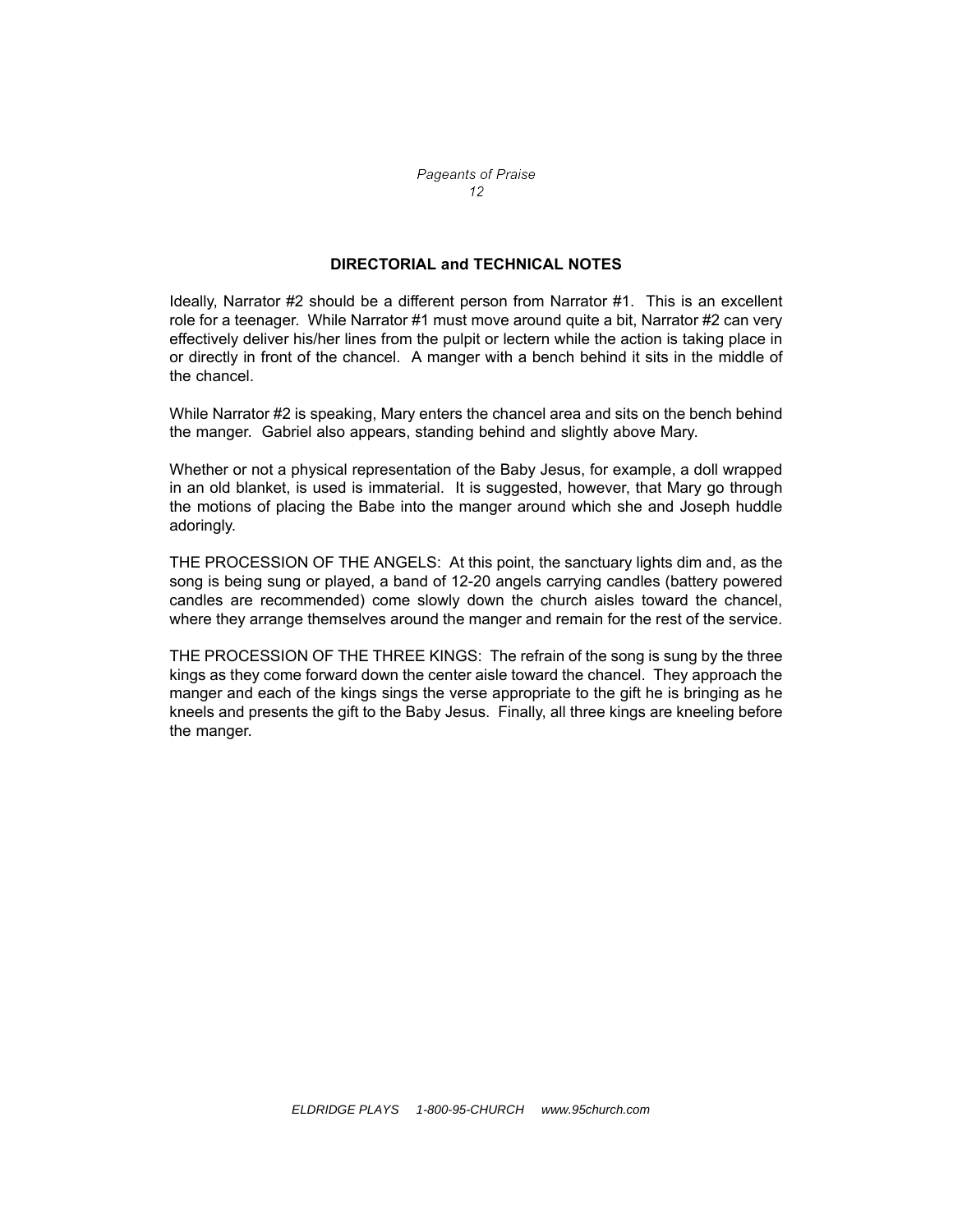## **THE PAGEANTS**

## **1. A VISION OF LOVE**

"Where there is no vision, the people perish." *Proverbs 29:18* 

Perhaps the greatest message at Christmas is that God loves us so much that the Father sent the Son to earth to be born as a human child in order to begin His wondrous plan of redemption. But unless we have the spiritual "eyes" that can see this wondrous event for what it is, the true meaning of Christmas is completely lost.

The following pageant is based upon the idea of our need to develop a proper Christmas "vision," so that we might clearly "see" God's great love for us, as that love is reflected in the Babe of Bethlehem. It is not only a vision of true Christmas joy and peace, but also a vision of eternal light without which the people surely perish.

The Christian vision of love is contrasted throughout with the world's vision, a vision so dim and so blurred and false that it requires fundamental correction by the ìoptommytwistsî who, with their special SONglasses, restore a clear vision of Godís everlasting Christmas love. Only then can we lay hold of the true Christmas vision and, having laid hold of it, pass it on to a world in darkness.

#### **ORGAN PRELUDE**

## **OPENING ANTHEM: "Amazing Grace"** *(Played on the bagpipe.)*

## **OPENING HYMN: "Amazing Grace"**

*(ìI was blind, but now I seeî)*

## PROCESSIONAL: "Hark, The Herald Angels Sing"

RESPONSIVE READER: The Angels proclaim the birth of Jesus and the amazing grace of a loving God poured out to sinful man. Tonight we celebrate this amazing love as we behold the great vision of Jesus at Christmas. Would you stand/remain standing and join me in proclaiming this beautiful vision through the words of the Psalmist as found in the responsive reading on page one of your bulletin.

READER: The Lord is my Shepherd;

CONGREGATION: I shall not want.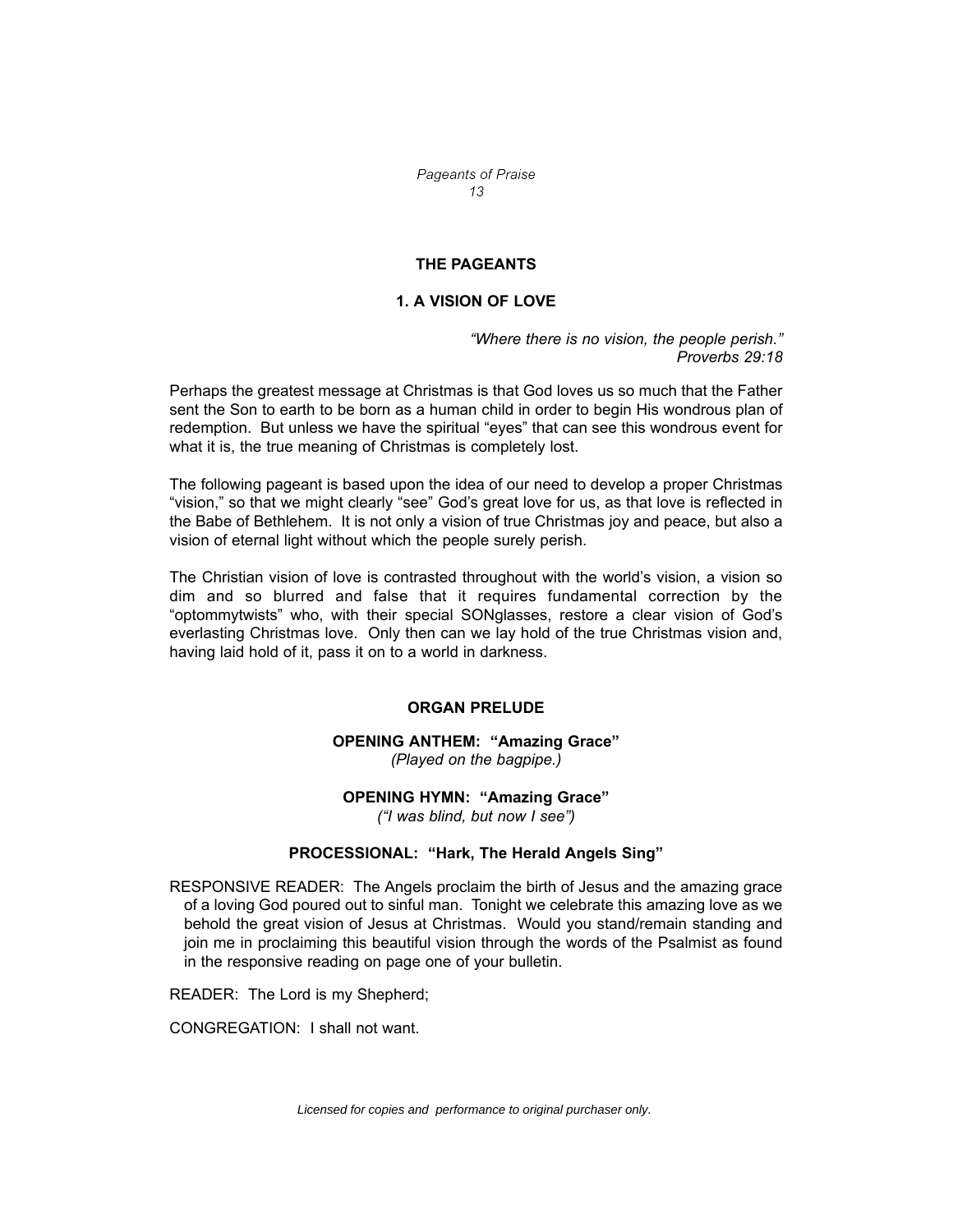READER: He maketh me lie down in green pastures;

CONGREGATION: He leadeth me beside the still waters and restoreth my soul.

READER: He guideth me in the paths of righteousness;

CONGREGATION: For his name's sake.

READER: Even though I walk through the valley of the shadow of death;

CONGREGATION: I will fear no evil for Thou art with me. Your rod and your staff, they comfort me.

READER: You prepare a table before me, in the presence of my enemies.

CONGREGATION: You anoint my head with oil; my cup overflows.

READER: Surely goodness and love will follow me;

CONGREGATION: All the days of my life.

ALL: And I shall dwell in the House of the Lord forever.

READER: Amen.

- SCRIPTURE READING: The Scriptures chosen for today to move us in joyous celebration of Christmas are:
- $#1$ : Matthew 6:22-23: "The lamp of the body is the eye. If, therefore your eyes are clear, your whole body will be full of light; but it your eyes are bad, your whole body will be full of darkness."
- #2: John 14:21: "He who loves me will be loved by the Father, and I too will love him and show myself to him."
- #3: Proverbs 29:18: "Where there is no vision, the people perish."

**HYMN (Congregation): "The Heavenly Vision"** *(ìTurn Your Eyes Upon Jesusî)*

#### **PASTOR'S MESSAGE**

**CHRISTMAS PRAYER** *(Three young CHILDREN step forward.)*

ELDRIDGE PLAYS 1-800-95-CHURCH www.95church.com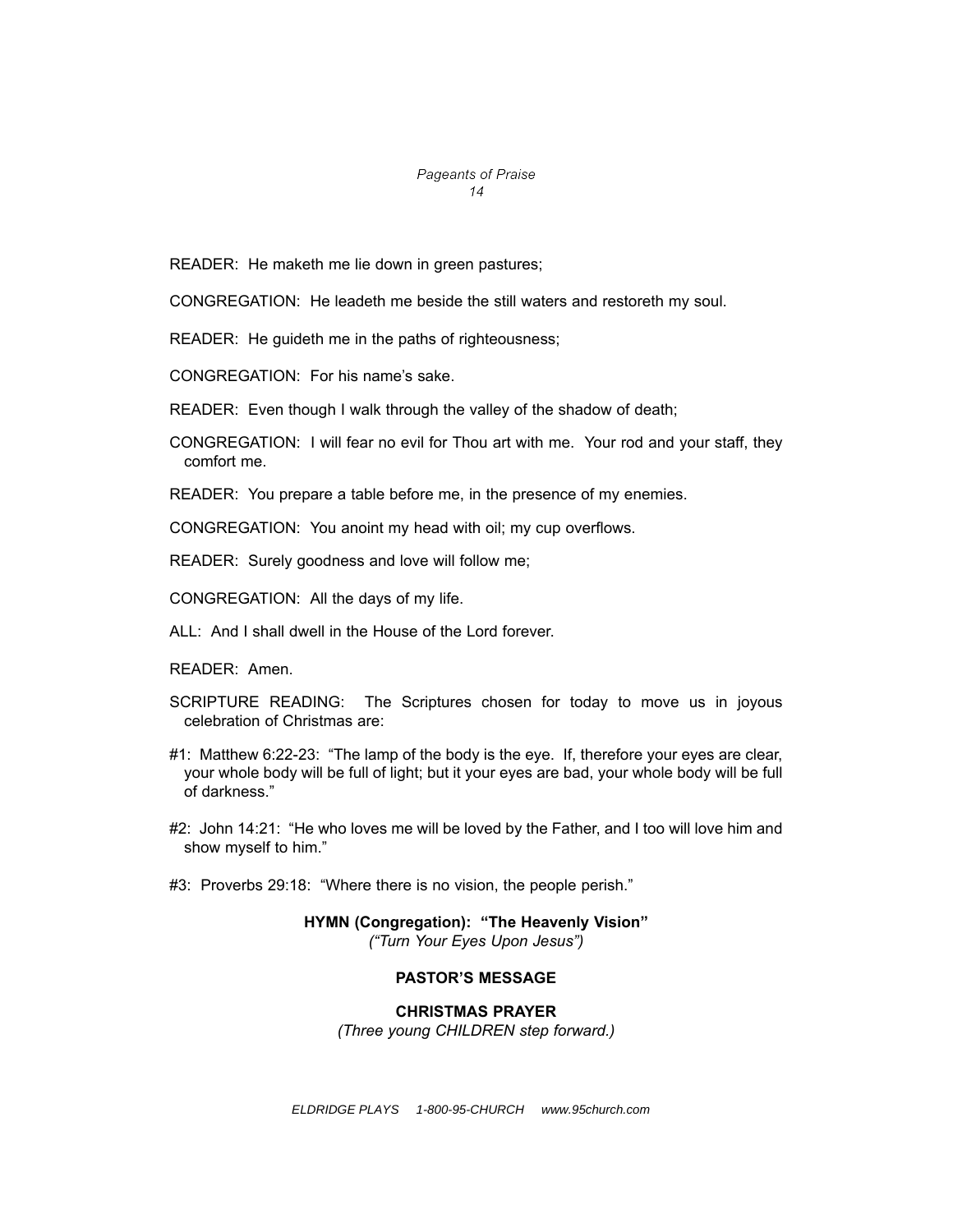ALL: Praise God, from whom all blessings flow, Praise him all creatures here below.

CHILD #1: Come Father God of grace and love, Down from your mighty throne above. Be with us now, this Holy Night, With your great love, so shining bright, From which all blessings flow.

CHILD #2: Come Jesus, Savior, Lord and King Live through us that we might sing, Sing of the peace and joy and love, That you bring down from Heaven above, To your creatures here below.

CHILD #3: Come Spirit of Truth, Blessed Dove, Give us a vision of God's great love. Let us see his will be done, and our great salvation come, Through the Father's Holy Son.

ALL: Praise him above, ye Heavenly Host, Praise Father, Son and Holy Ghost. Amen.

#### **SONG (Choir): "Be Thou My Vision"**

*(NOTE: Each of the children has brought with them a "Letter to God" which he/she has previously composed. The letter reads "Dear God, I want to see Jesus" and has been signed by the child.)*

*(NARRATOR #1 comes forward wearing sunglasses. He is having difficulty finding his way around. A child comes to him.)*

CHILD #1: Here, you better use these. *(Hands HIM a pair of clear glasses.)*

NARRATOR #1: *(Puts on glasses.)* Oh*,* THERE you are. For a minute I couldnít see you. Everything was so dark. *(To CHILD.)* Thank you. I could have ended up in the Christmas tree. ... What a blessing glasses are, and especially the right king of glasses. Can anyone tell me why we need glasses?

CHILD #2: They help us see better. They help us to read.

CHILD #3: They keep us from walking into Christmas trees.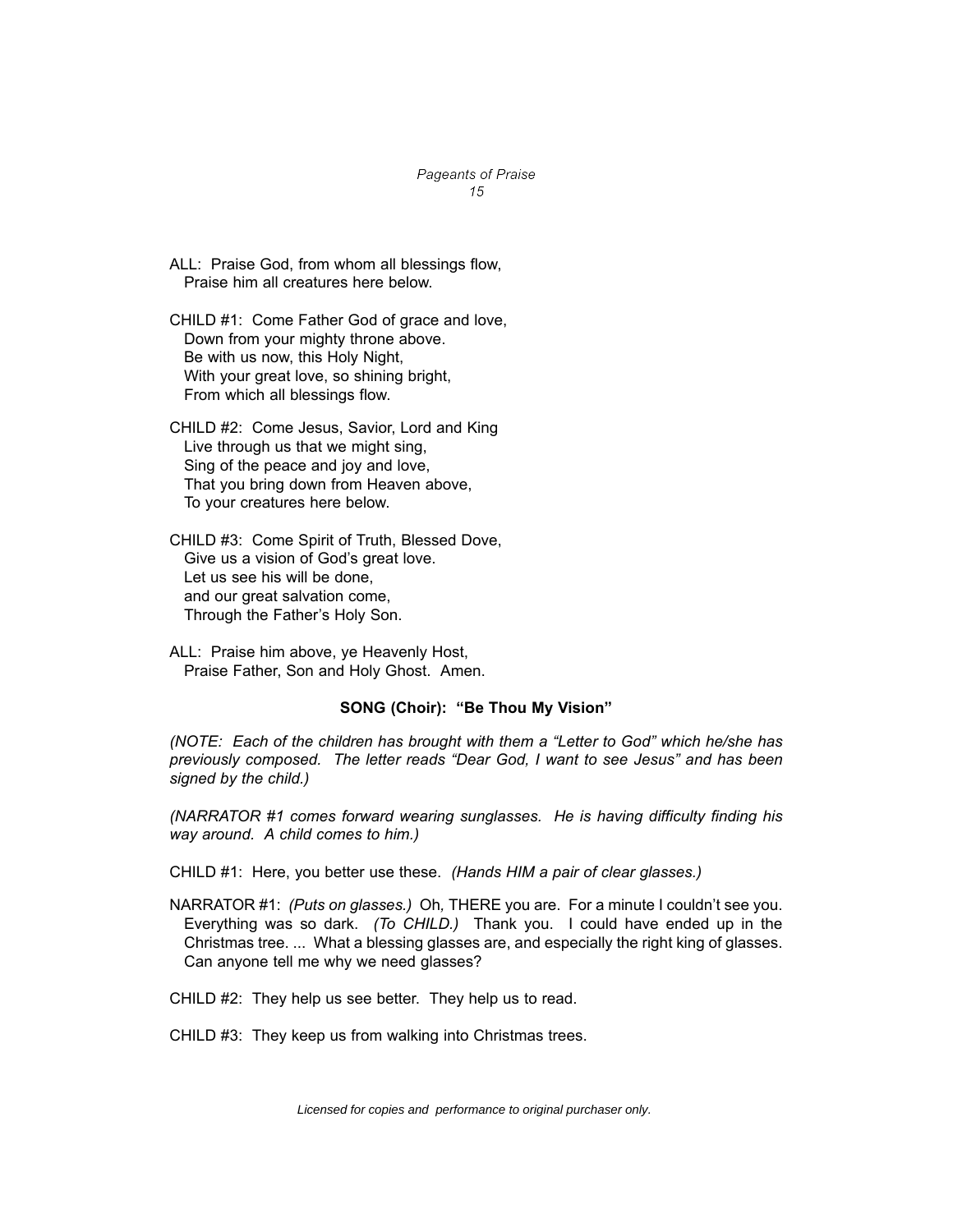NARRATOR: Youíve got a very good point there. The fact is that many people canít get along without glasses. They help us to find our way. They let us see things clearly and they help us to avoid danger, unless, of course, we're like the near-sighted Mr. Magoo who never seems to get into trouble. ... What a fuzzy world it would be if we didn't have glasses. But there are also a lot of other things that help us see better. Like what, for instance?

CHILD #1: Like microscopes that help us see tiny things.

CHILD #2: And binoculars and telescopes for seeing far away.

CHILD #3: And mirrors for seeing ourselves.

NARRATOR: All of these things are gifts from God, arenít they, to help us improve our vision. But that is just our physical vision. What about our spiritual vision? If our physical vision is poor, we can get into a lot of trouble, canít we? But if our spiritual vision is poor, we can get into even more trouble, not only here on earth but for all eternity.

Speaking of vision, wasn't that a beautiful song the choir sang for us. It is called, "Be Thou My Vision," and it is a beautiful prayer that, in all we do, our eyes may be totally focused on the Lord  $-$  a vision within us and a vision before us as we walk through life.

"Be THOU my vision, O Lord of my heart."

The world is full of visions. Visions of happiness. Visions of power. Visions of glory and visions of love. People want and need visions. Leaders present them. Artists create them and songwriters write about them. Take, for example, the secular song entitled "Vision of Love" – I'm sure many of you have heard it. It was sung by a woman who has a vision of a perfect love in her life that has come to rescue her. Listen to some of the lines.

 $\degree$ (You) carried me through desperation: I suffered from alienation – carried the weight on my own."

"I'm so thankful that I could see the answer that Heaven sent down to me."

"I'll be eternally grateful. Heaven is so close to me.

"I had a vision of love and it was all that you have given to me."

Beautiful words, and as you listen to the song for the first time, you almost feel that the singer may be singing about the true vision of Heaven come down to take away sorrow and suffering and bring true love into human hearts. But alas, the vision in the song is simply a man, and we are left with a deep disappointment because we know that no man, no human being, can even begin to compare with God's great vision of love, which is Jesus.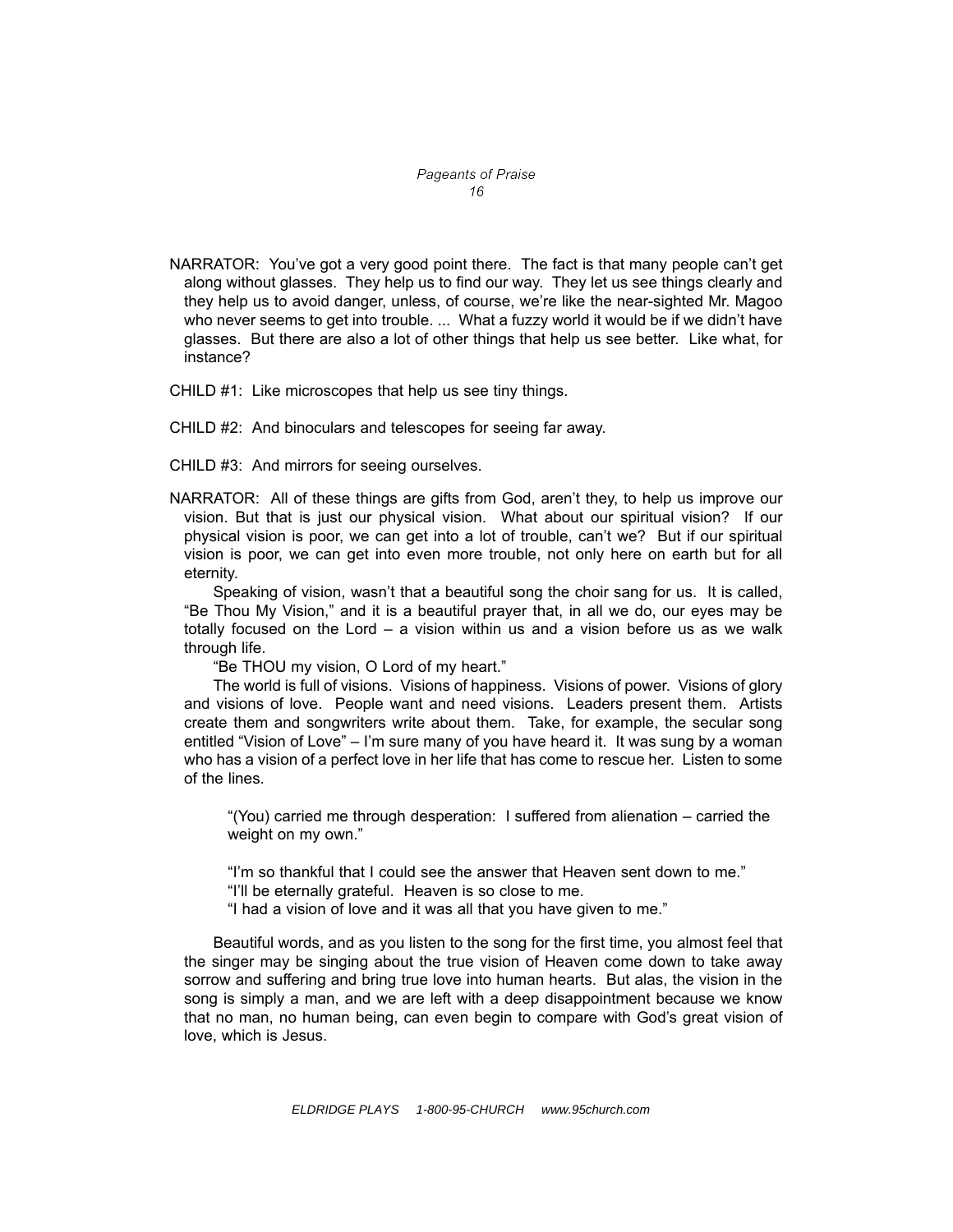What a difference between "Be Thou My Vision" and "Vision of Love." Two songs yearning for the same thing, the one bringing life and the other leading nowhere. If the Lord is my vision, I will live eternally. If man is my vision, then there is no true vision at all and, as the Scripture says, without such a vision, the people will perish.

The Bible tells us that buried within each man and woman is an image, a dim vision of their creator, a blurred vision that tells us all that there is a God and that he is a God of Love; although it tells us nothing at all about who God really is or about Jesus. And so the soul of natural man is trapped with this vision and a deep yearning to be able to see it more clearly. As in the song "Vision of Love" it is a faint and blurred vision of hope, but not a vision of Life. There is only one true vision of LIFE.

- CHILD #1: *(Standing in place.)* Be THOU my vision, Jesus, Let none other take your place.
- CHILD #2: *(Standing in place.)* Be THOU my vision, Jesus, Let me see thy shining face.
- CHILD #3: *(Standing in place.)* Be THOU my vision, Jesus, Clear and bright and true.
- CHILD #1: *(Standing in place.)* Be THOU my vision, Jesus, Let my eyes see only you.
- NARRATOR: Millions of people with no vision at all, lost in perpetual sadness and despair. Millions of more people with a false vision, lost in a counterfeit happiness held together by sentimentality and self-deception. And millions of people who call themselves Christians with a vision so small and so blurred, that rather than joy and peace, it is but a source of constant anxiety. *(Pause.)* Something obviously needs to be done! Any ideas?
- CHILD #1: *(Standing in place.)* We need a doctor.
- CHILD #2: *(Standing in place.)* An eye doctor.
- CHILD #3: *(Standing in place.)* An optommytwist.
- NARRATOR: We sure do need one of those. And I think we have just the thing. Our Savior's Vision Care Inc. where the motto is: "If it ain't 2O/2O, we can help plenty. They sell vision aids of all shapes and sizes. Glasses for the eyes and glasses for the heart. Sun glasses to keep the light out and SONglasses to let light in. *(Pause.)* Now all we need are some trained optommytwists.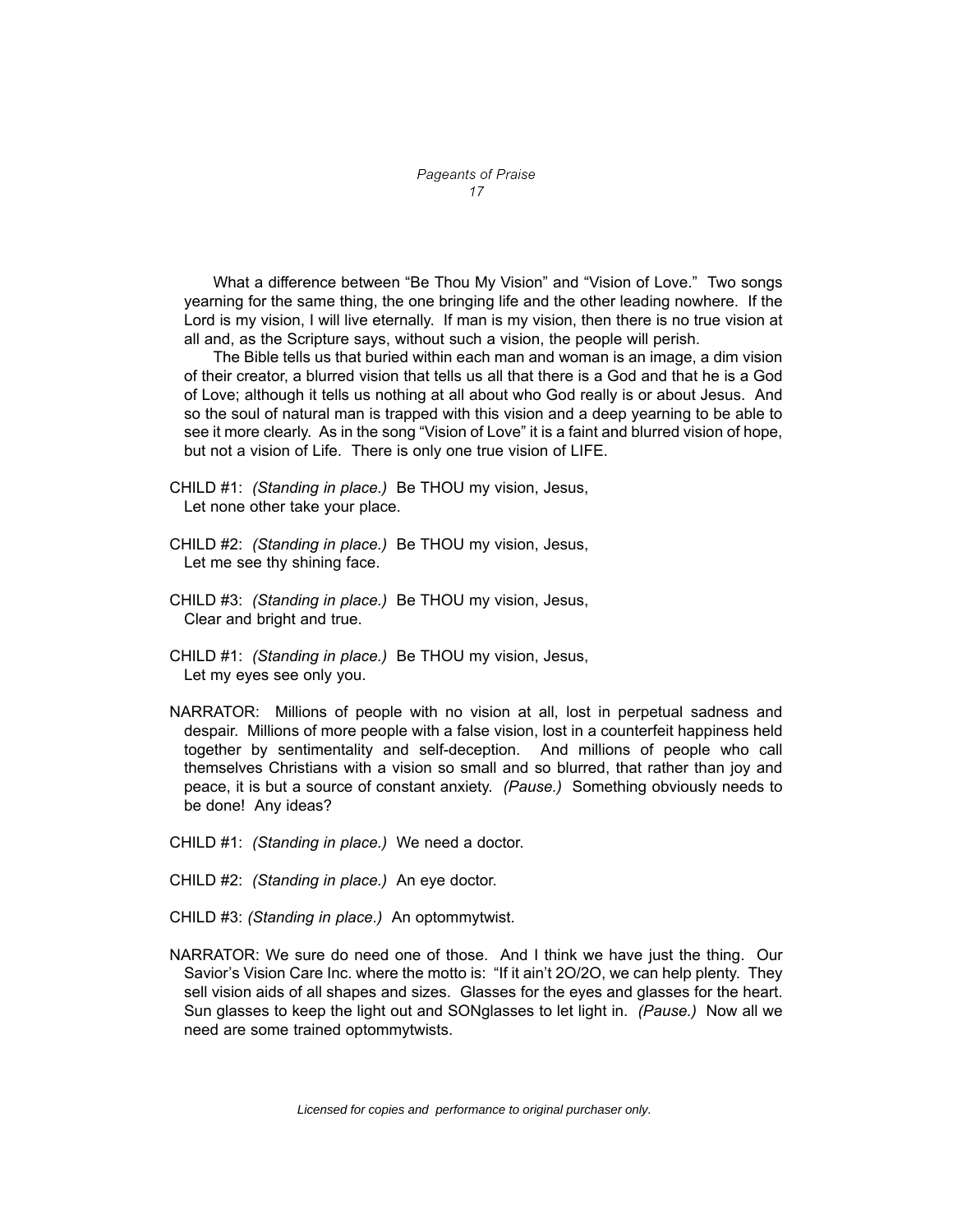*(From one side comes a "HEY!" and from the other side comes a "YO!" and two CHILDREN come forward, dressed in white coats and carrying eye charts and other paraphernalia. They stop in front of the NARRATOR.)*

BOTH: *(In unison.)* You called?

NARRATOR: Yes, I did. The world has a problem . Many Christians have a problem and it's called BAD VISION. We can't see God clearly enough. Often we can't see Jesus at all. Our vision is all blurred and distorted, and it's making us miserable. We have no vision of love, no Christmas vision at all. What can you do about that?

OPTO #1: Plenty, sir. Youíve come to the right place. Our Saviorís Vision Care Inc. is on the job. *(Turning toward the OTHER.)* Doctor? Shall we proceed?

OPTO #2: Indeed, Doctor. But first we have to diagnose.

*(The TWO turn toward the other CHILDREN and the congregation. They move about, looking at this and examining that, with plenty of "Ah's" and "Hmmm's."* Six times, *however, they let out a loud "Uh oh" and they point toward the front of the church. The children so identified go to the front where they stand quietly in a line. When their search is complete, the two OPTOS go back to the NARRATOR.)*

OPTO #1: I think we've got it, sir.

OPTO #2: And I think weíve found the right prescription for clearing up all this lousy vision.

OPTO #1: Itís the SONglasses, sir.

OPTO #2: They fit right over the heart. Vision clears up immediately.

OPTO #1: Weíll show you how they work.

NARRATOR: Oh, please do. We need it so desperately tonight.

*(The two OPTOS go to the front of the sanctuary and face the six CHILDREN standing there.)*

OPTO #2: Ready, Doctor?

OPTO #1: Ready, Doctor.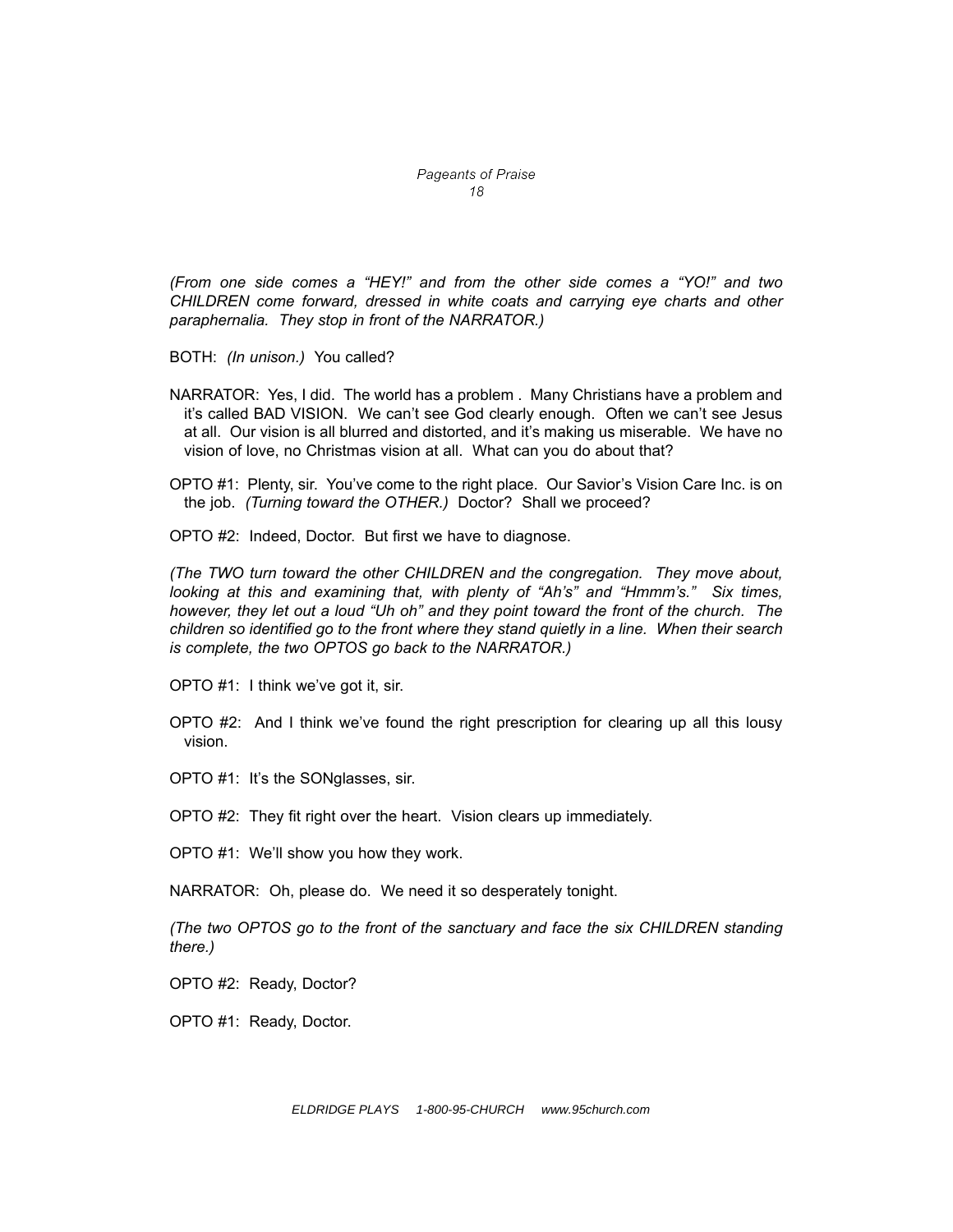OPTO #2: But first one last examination.

*(The OPTOS begin to examine the six CHILDREN. As they do, the LIGHTS slowly dim to about a third brightness.)*

OPTO #1: Hmmm. I see we're really going to need the SONglasses!

*(OPTOS go quickly to the side aisle nearest to them and return with six pairs of SONglasses, large cardboard glasses with "SON – GLASSES" written boldly across the tops in luminous paint so that they can be clearly seen in the dimness.)*

OPTO #2: Well, patients, how is your vision tonight?

THE PATIENTS: *(In unison.)* Our eyes are dim, we cannot see.

OPTO #1: But I have brought the specs with me!

OPTO #2: Just put them on and you will see.

*(During the following sequence, ending with the singing of the song, ìI Want to See Jesus,"* the LIGHTS slowly come back up to full brightness. Each of the "PATIENTS," in *turn, comes forward to face the congregation.)*

- PATIENT #1: My eyes are dim. I cannot see*. (An OPTO comes forward and quickly fits on a pair of SONglasses.)* Yes! I can see! It is you, JESUS, the one prophesied to come out of Bethlehem, born of a virgin, to become ruler over all Israel.
- PATIENT #2: *(To center.)* My eyes are dim. I cannot see. *(Is fitted with the SONglasses.)* My eyes are clear! Now I can see. JESUS ... you truly DID come so that we night have life and that we might have it abundantly.
- PATIENT #3: *(To center.)* My eyes are dim. I cannot see. *(Is fitted with the SONglasses.)* I can SEE again! JESUS ... you WERE wounded for our sins and crucified for our iniquities.
- PATIENT #4: *(To center.)* My eyes are dim. I cannot see. *(Is fitted with the SONglasses.)* I can see! It is clear! JESUS ... you ARE the one about whom the angel said, "He is not here. He has risen!"
- PATIENT #5: *(To center.)* My eyes are dim. I cannot see. *(Is fitted with the SONglasses.)* My sight is restored! JESUS ... you HAVE ascended into heaven to sit at the right hand of God, the Father.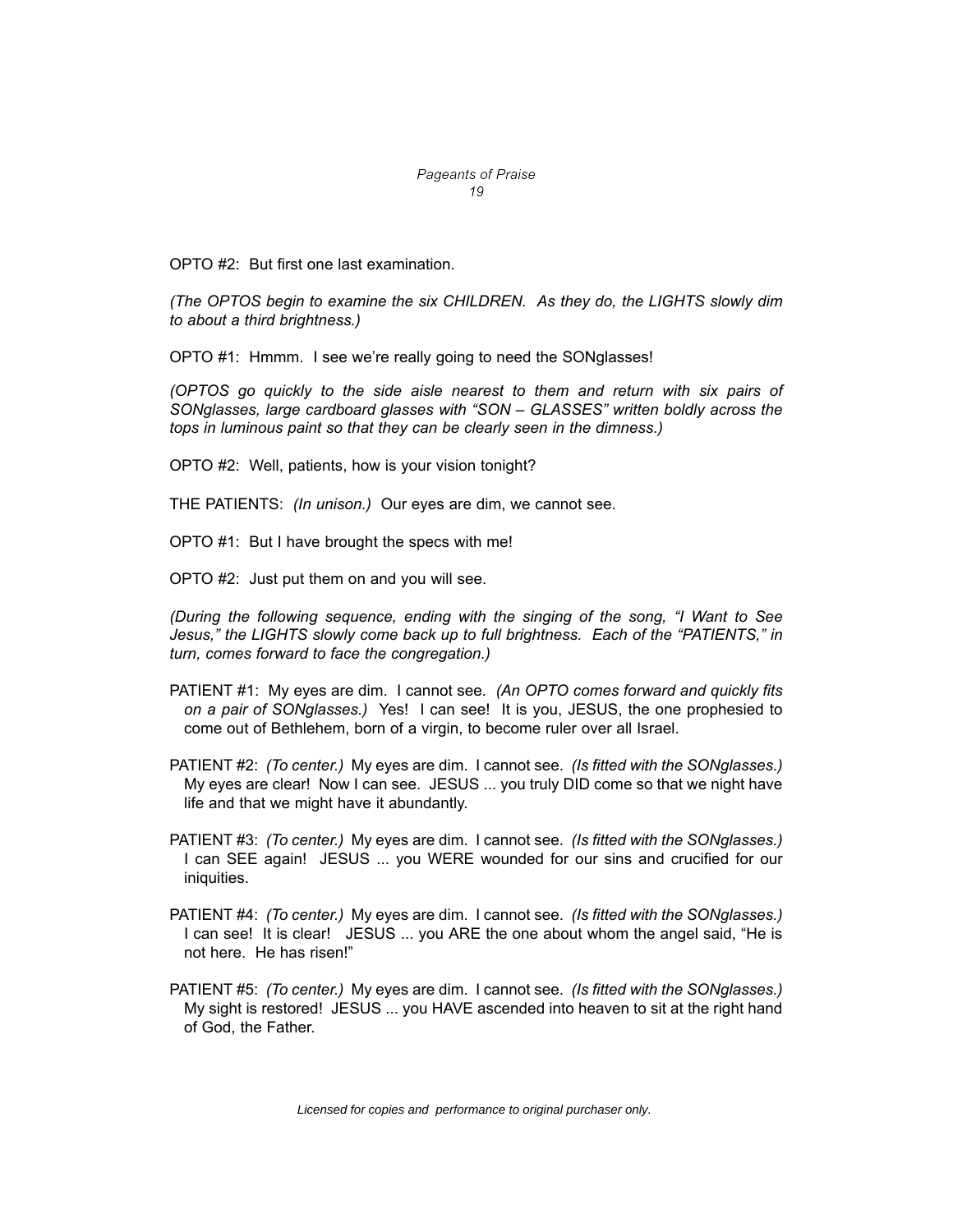PATIENT #6: *(To center.)* My eyes are dim. I cannot see. *(Is fitted with the SONglasses.)* I once was blind, but now I see! JESUS ... you ARE the Way, the Truth and the Life. You ARE the one who said, "I am coming again."

#### SONG (Solo/choir): "Do You See What I See?"

NARRATOR: Do we see what they see? Do we really see it? Or does our vision get all blurred and distorted by the cares and concerns of this world? So often there is a cloud of darkness that separates us from God so that the eyes of our hearts can not clearly see the great vision of God's love which he has prepared for us.

All we had to do was to look into the darkness through the SONglasses, to look at things with God inspired and God directed eyes. Thank you, Lord, for that miracle of vision.

But there still seems to be some darkness left. There is still a little more to go. We want our vision to be crystal clear  $-$  20/20  $-$  nothing in the way  $-$  because I have a feeling that God wants to reveal wonderful things to us tonight, to give us the full vision of his mercy, grace and love. ... So, what shall we do?

CHILD #1: I know Letís sing a song. Jesus likes us to sing to him.

NARRATOR: A great idea.

#### **SONG: "Open My Eyes, Lord, I Want to See Jesus"**

*(As the song is sung, the LIGHTS are restored to full brightness. At the conclusion of the song, the CHRISTMAS STORY begins immediately.)*

#### **\*\*\*\*\*\*\*\*\*\*\*\*\*\*\*\*\*\*\*\*\*\*\*\*\*\*\*\*\*\*\*\*\*\*\*\*\*\*\*\*\*\*\*\*\*\*\*\* INSERT "CHRISTMAS STORY" HERE \*\*\*\*\*\*\*\*\*\*\*\*\*\*\*\*\*\*\*\*\*\*\*\*\*\*\*\*\*\*\*\*\*\*\*\*\*\*\*\*\*\*\*\*\*\*\*\***

NARRATOR #2: And the child grew and became strong; he was filled with wisdom, and the grace of God was upon him. And from that wonderful beginning, only a few years later, this same Jesus will trudge alone down the road to a cross on Calvary and then, praise God, onward to his glorious resurrection, the final great act of Godís overflowing love for you and for me.

This is the Vision of Love that confronts and comforts us here tonight, a vision of a God who so loves this world that he sent his only begotten Son into the world so that all who might believe in him SHALL NOT PERISH but have everlasting life. Jesus is the vision that brings LIFE.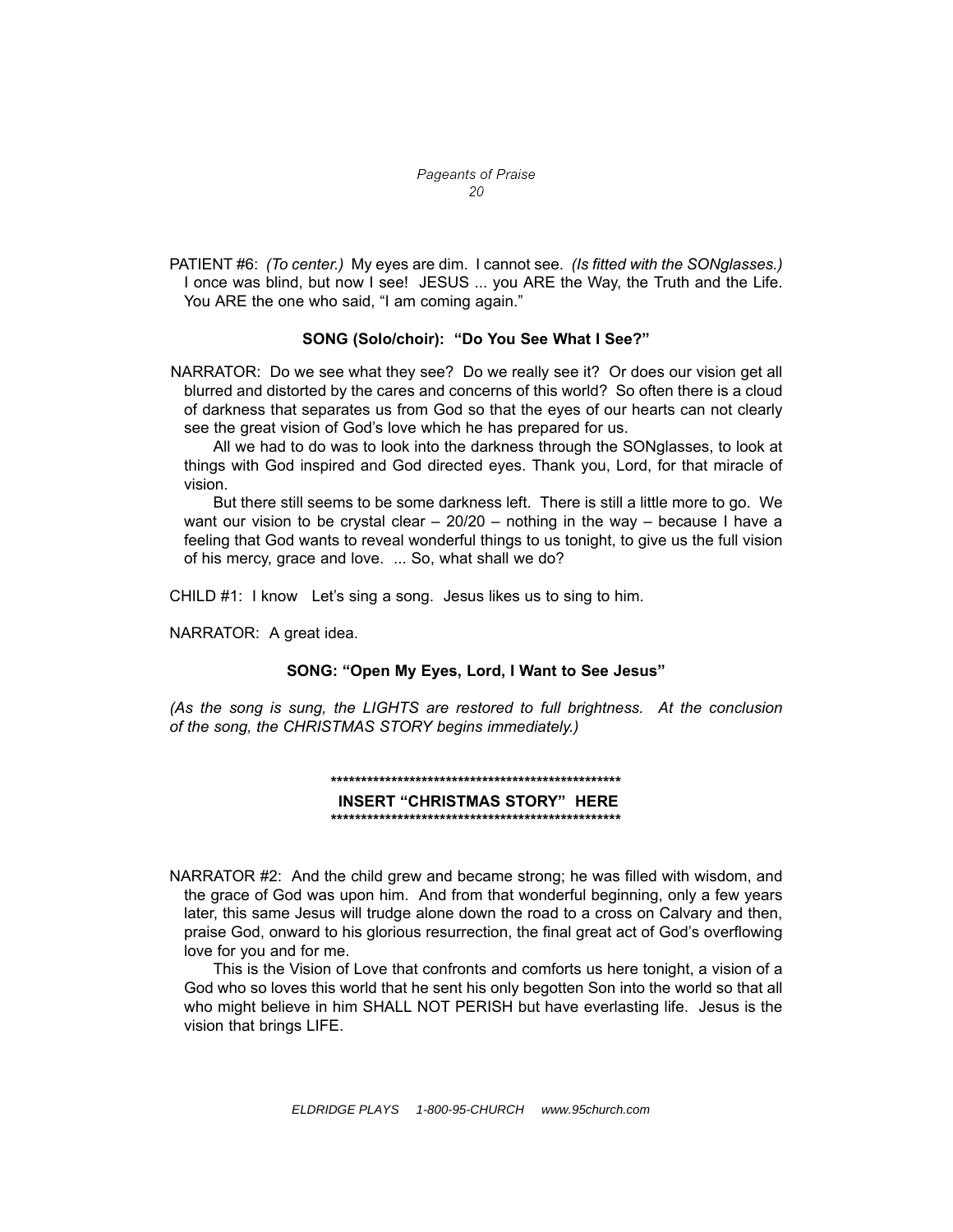What a glorious message this Christmas season as we celebrate the birth of God's own and only Son. No longer does our vision of love need to be blurred, or confused, or short-sighted. No longer does it need to be focused on an invisible God or a future not yet come. For Jesus, born in the flesh like you and me, is that great vision; for as he himself said, "If you have seen me, you have also seen the Father, for the Father and I are one." No longer do we have to try to find light in the darkness, or strain to see "out there" at an empty manger or an empty tomb - striving desperately for a vision of perfect love. For that vision has truly been born and is truly alive and now lives within each of us. And in everyone who believes in his name, ready, willing, and able to bring to us incredible gifts and blessings in a never-ending love that will stretch throughout eternity itself.

CHILD #1: Jesus, my glorious Vision of Love Come down this Christmas from Heaven above And into my heart.

- CHILD #2: Jesus, my glorious Vision of Love Send down your PEACE from Heaven above And into my heart.
- CHILD #3: Jesus, my glorious Vision of Love Send down your JOY from Heaven above And into my heart.
- NARRATOR: Jesus, the Babe of Bethlehem, is the world's true Vision of Love. But it is a vision not only to be held dearly in the heart, but also to be passed on to others, to all men and women, boys and girls. For it is a vision which the whole world yearns to see. We set our eyes upon Jesus and then we pass the vision on to others.

The children here tonight have spent this Advent season sharpening their spiritual visions of Godís great love. Each has written his or her own letter to God, simply saying, ìDear God, let me see Jesus.î We will now collect these letters and place them before the manger with the prayer that each child will come to clearly see God's great Vision of Love and will boldly pass the vision on to others.

*(As the letters are being collected and placed before the manger:)*

## **SOLO: "Pass It On"**

NARRATOR: Right now, Jesus stands knocking gently at the door of each and every heart here tonight. Open that door to him, and he will come in and reside there forever. You too will "see" and know the glorious peace and joy of God's wonderful Vision of Love – Jesus, Christ, Son of the Living God. For with that vision firmly planted in your hearts and ever before your eyes, you shall not perish but have LIFE, both now and in eternity.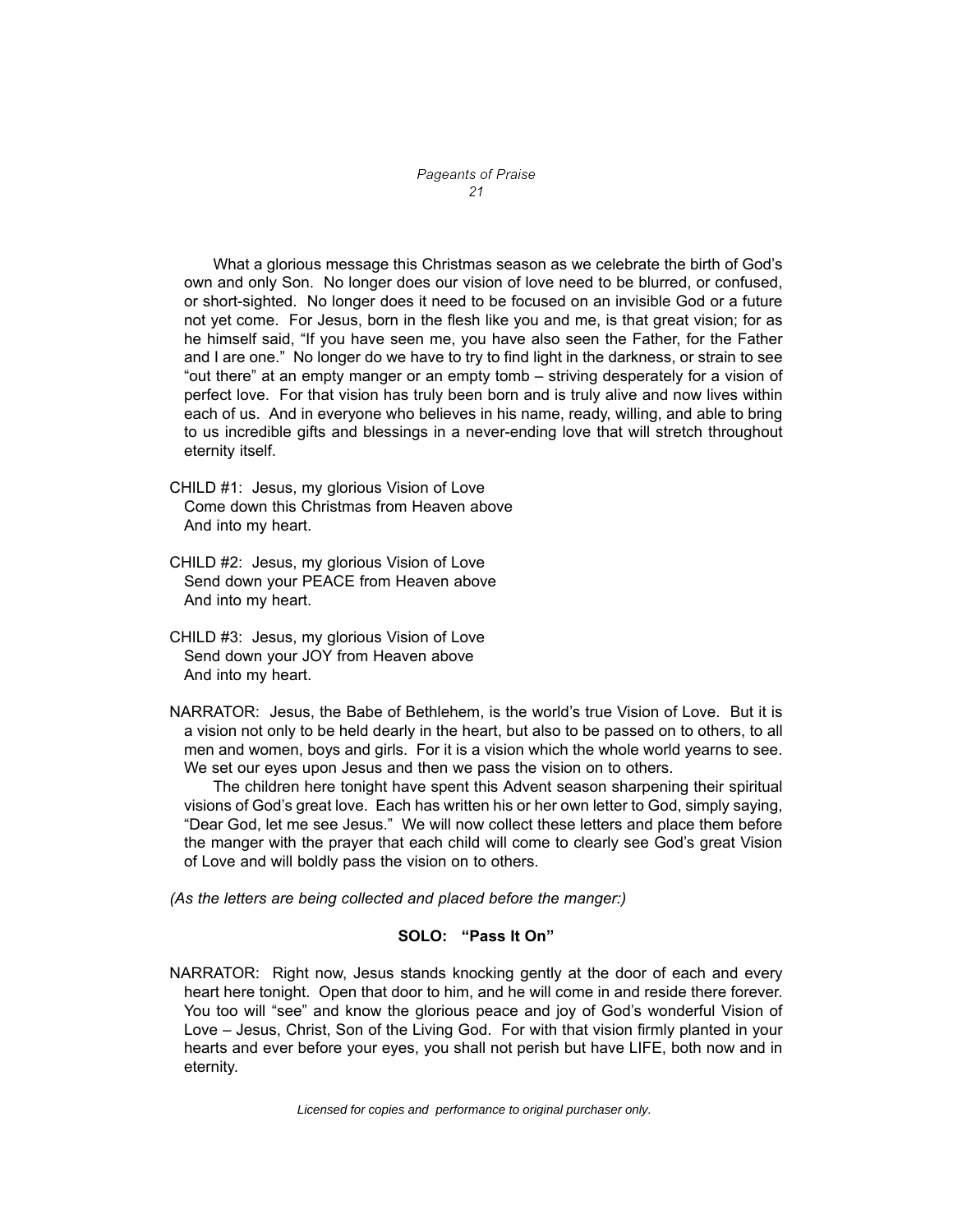CHILD #2: I pray that all of us, being rooted and grounded in love may have power together with all the saints to grasp how wide and long and high and deep is the love of Christ, and to know this love that surpasses knowledge, that we may be filled to the measure of all the fullness of God.

## **SONG: "Silent Night"**

BENEDICTION: Now may the Lord bless you and keep you. May his face shine upon you and be gracious unto you. May he lift up his countenance upon you and give you peace.

## **RECESSIONAL: "Joy to the World"**

**End of Pageant**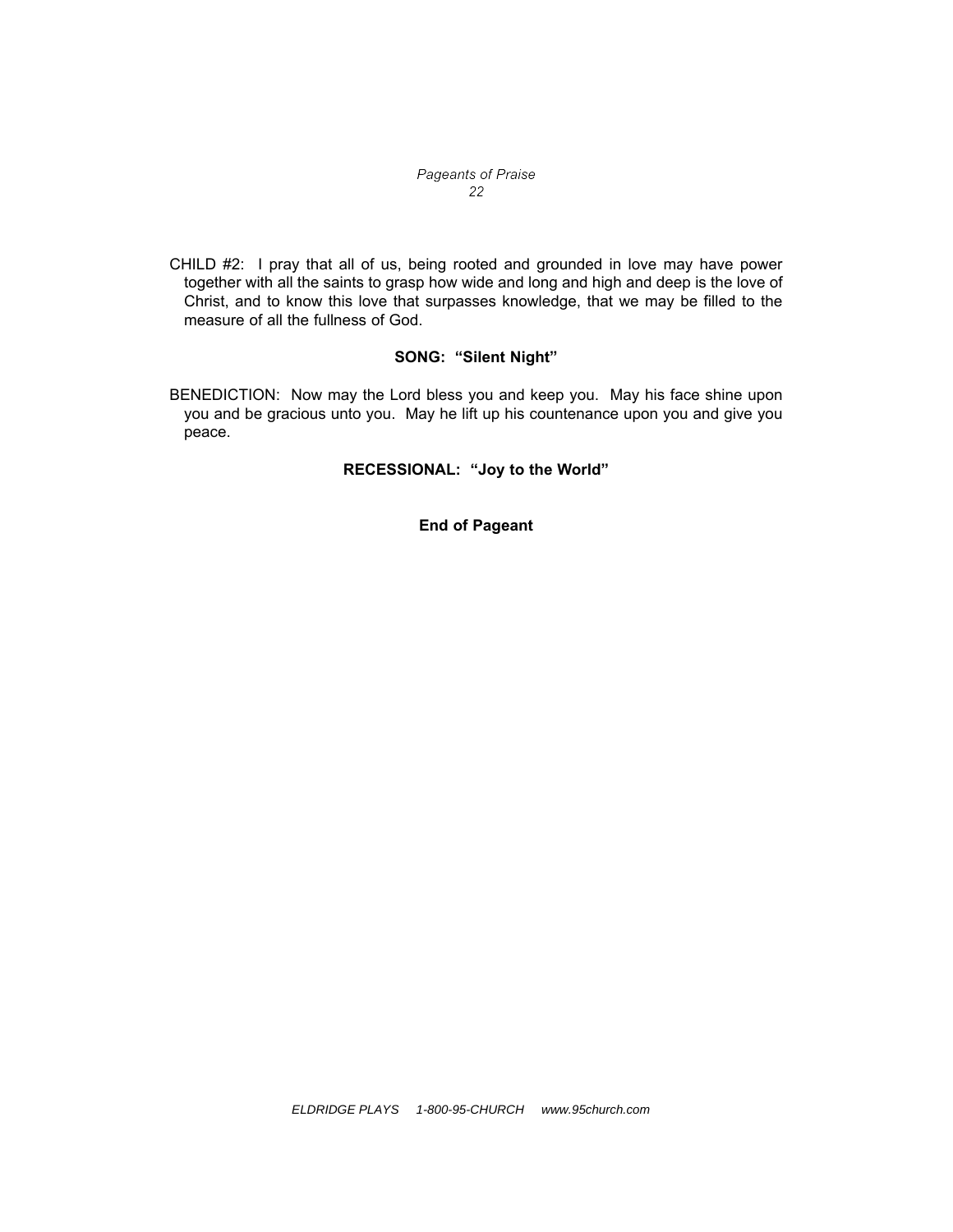## **2. THE SPIRIT OF CHRISTMAS**

*ìA new heart I will give you; and a new spirit I will put within you.î Ezekial 36:26*

#### **ORGAN PRELUDE**

#### PROCESSIONAL: SONG: "O Come, Little Children"

YOUTH READER: Would you all stand and join with me in the responsive reading found in your bulletin.

READER: We gather to worship Father, Son and Holy Spirit.

CONGREGATION: Hear us as we worship, praise and adore you.

READER: For unto us a Child is born; unto us a Son is given.

CONGREGATION: O come let us worship Him.

READER: As the Lord Jesus once came in love and great poverty to be born a child in Bethlehem.

CONGREGATION: So now He comes to us in the richness of His Word.

READER: As Jesus once came from Heaven to live with people in love,

CONGREGATION: So now He comes in the Word to give the light of the spirit.

READER: As He came to heal, to forgive and to save,

CONGREGATION: So now He comes to rescue, to relieve and to love.

READER: As He came to serve people in the depths of their need,

CONGREGATION: Help us, O Lord, to give our life in love to the world.

READER: O Jesus, give yourself to us again this year, this night, by the power of your Holy Spirit.

CONGREGATION: Grant us faith, joy and the willingness and power to bring your Gift of love to others.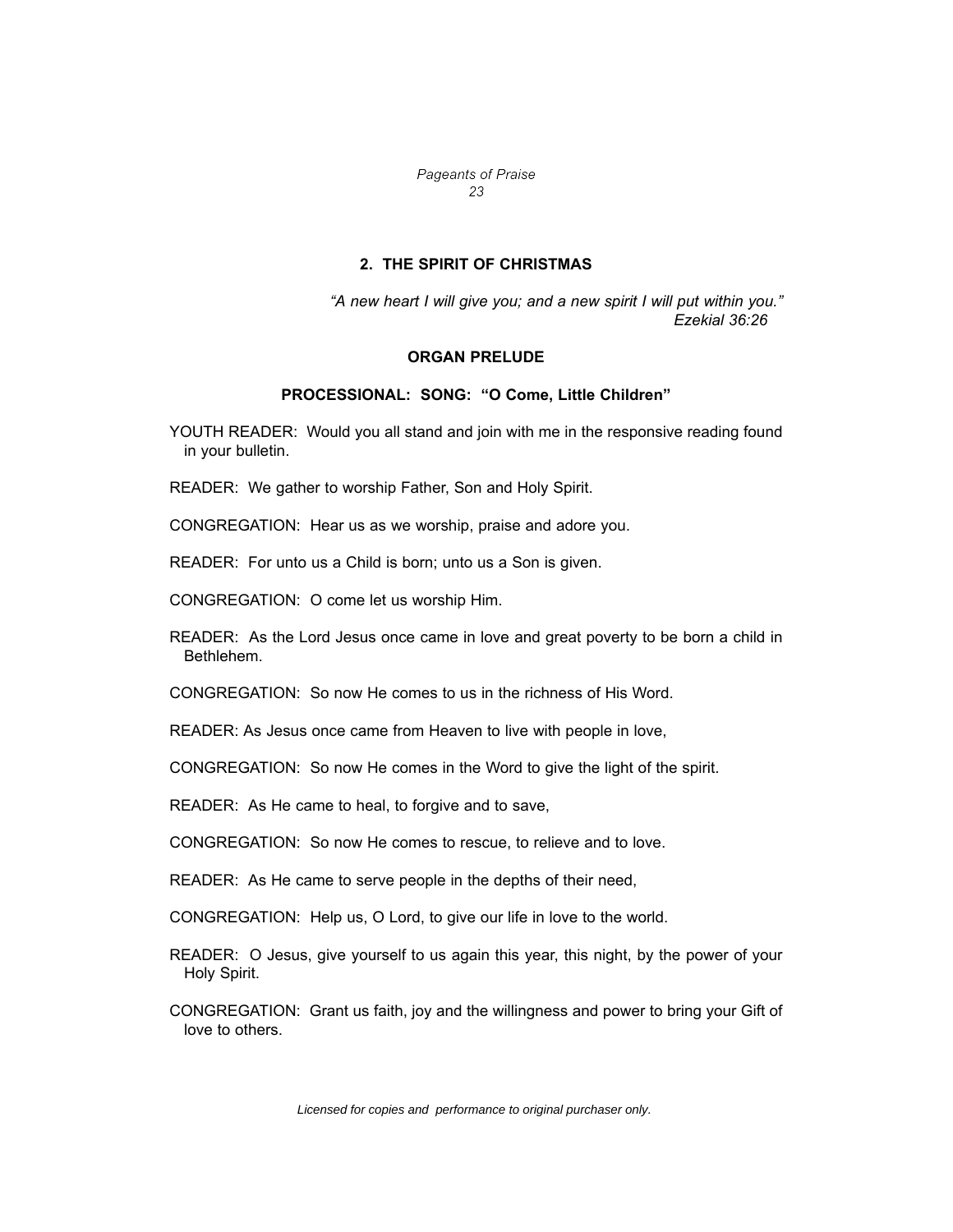- ALL: Create in me a clean heart, O God, and put a new and right spirit within me. Cast me not away from your presence and take not your Holy Spirit from me. Restore to me the joy of your salvation and uphold me with a willing spirit. Amen.
- *(CONGREGATION is seated.)*
- SCRIPTURE READER #1: The Scriptures chosen to move us in happy celebration of Christmas are Ezekial 36:26 and 2nd Corinthians 1:22.
	- "A new heart I will give you; and a new spirit I will put within you."
- SCRIPTURE READER #2: "He has put his seal upon us and given His Spirit in our hearts as a guarantee."

## **SONG: "God Rest Ye Merry, Gentlemen"**

## **THE PASTOR'S MESSAGE**

## **THE OFFERTORY**

- CHILD #1: Let us worship the Lord. Let us give thanks unto our God.
- CHILD #2: We thank you, Father, for Jesus. We thank you for His love.
- CHILD #3: We thank you, Jesus, that you came down from your throne above, to be our Lord and Savior and our God and King.
- CHILD #4: And we thank you, Holy Spirit, for making our hearts sing.

## **SONG: "Do You Hear What I Hear?"**

LITTLE CHILD: Iím here to say a little prayer To our dear God above. I pray this evening's program, Will bring your peace and love. They said I might be much too small, But I think I have surprised them all. For I remembered what to say, But that's what happens when you pray.

NARRATOR: "Morley was dead to begin with ..." Thus begins the famous "Christmas Carol" of Charles Dickens – the story of the world's grumpiest grump, Scrooge, who approached his Christmas with nothing more than a heartfelt, "BAH! HUMBUG!"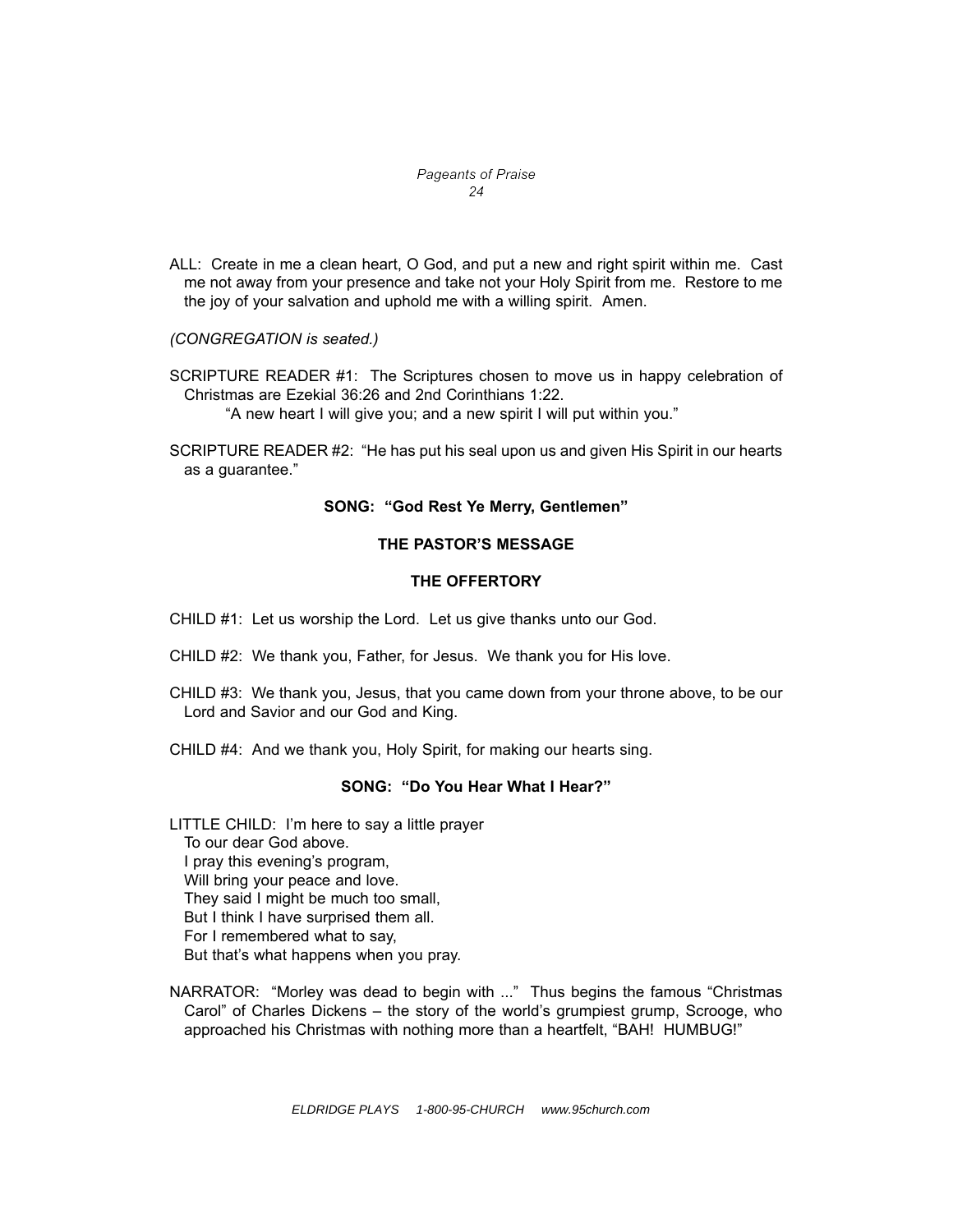But we all know from the rest of the story, something happened to Scrooge on the way toward Christmas that changed not only his own life, but the lives of those around him. Scrooge came face-to-face with the Spirits of Christmas – the Spirit of Christmas Present, and the Spirit of Christmas Past, and the Spirit of Christmas Future.

Now, of course, this story is about the world's "spirit" of Christmas  $-$  that once-ayear expression of special good cheer and sharing among men and women, which too often never seems to last longer than the opening of the last present. So, let's see. How is your spirit of Christmas Present?

- CHILD #1: Christmas spirit! Happy anticipation, lights, fun, excitement, hopes and dreams of happiness wrapped in packages. Christmas Present means Christmas present! Wow!
- CHILD #2: Christmas spirit! Special greetings. Special treats. Special trips and special surprises. Special foods and special parties. Special everything! Christmas Present means that special Christmas presence. Oooooooo!

CHILD #3: Christmas spirit! It sounds so great. And all year long, we wait and wait. And then it comes, and then it's past, Why does it have to go so fast? And even then we sometimes say, Is this all there is to Christmas Day?

## **SONG: "Where's Christmas?"**

NARRATOR: Oh, how often we have desperately chased after the "spirit" of Christmas Present, only to find, in the end, that it slips away ... into nothing, a false spirit. We are unhappy when we don't get what we want. We look with envy at what others have  $-$  or seem to have. Our high expectations often melt away into disappointment and Christmas becomes just another day  $-$  or worse.

Christmas can also be a time of sadness for some people – widows and widowers, the sick, the divorced, those away from home.

Loneliness and self-pity, feelings of isolation can well up, turning the world's spirit of Christmas into bitterness and despair. Like Scrooge, many just turn away and say, "Bah Humbug."

How can we find the true spirit of Christmas – and keep it long after the tree is down and the presents gone? That's the question - the answer to which all mankind is constantly seeking.

Thank God, the Apostle John, inspired by the Holy Spirit, gave us the simple answer to that greatest Christmas question of all when he wrote: "For God so loved the world that He gave his only begotten Son, that whosoever believes in him should not perish but have eternal life." That's the answer. That's the Christmas Spirit. That's the real thing. Jesus – conceived by the Holy Spirit and born of a virgin.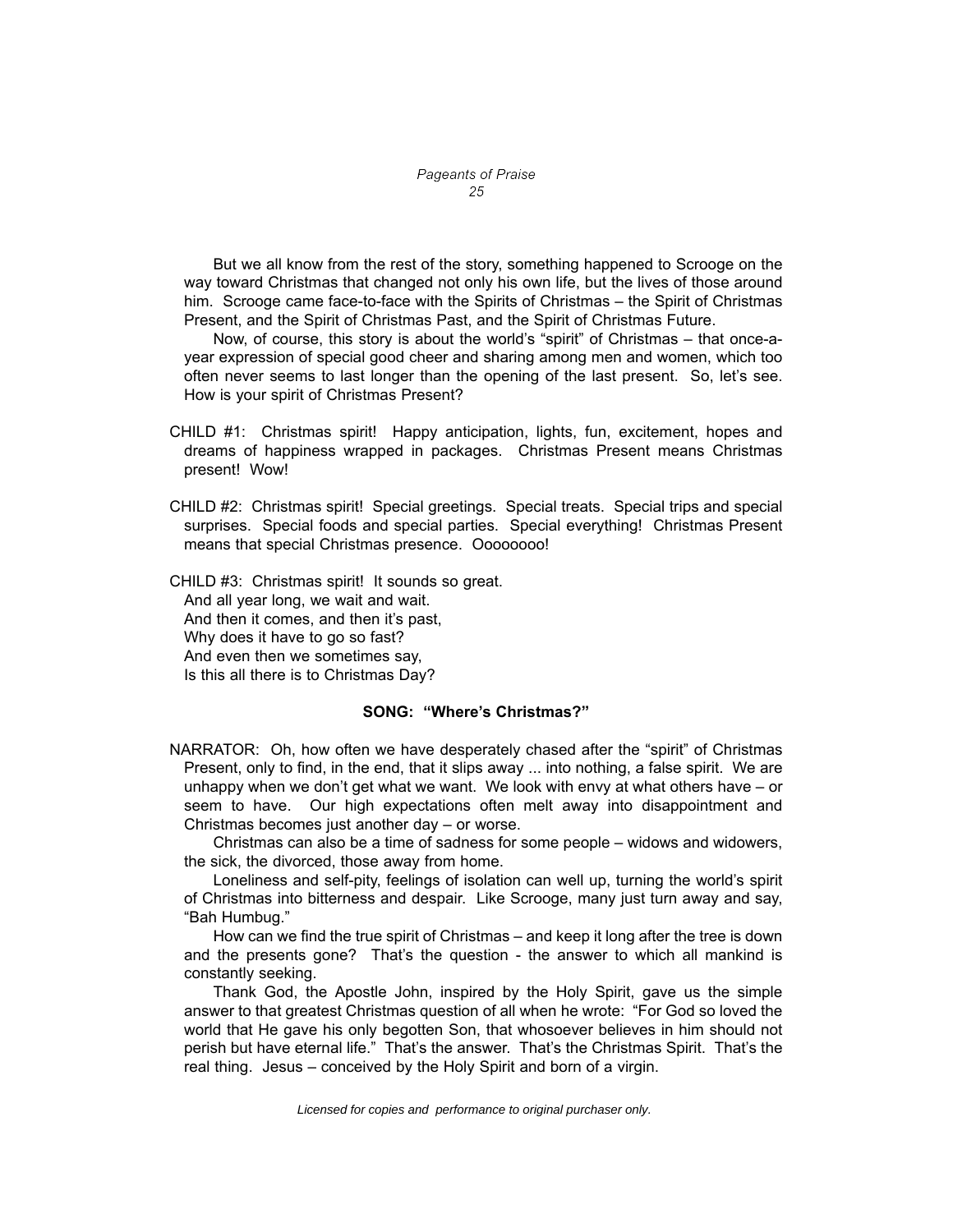#### **SONG:** "His Love's the Real Thing"

- NARRATOR: The love of God, that's what Christmas is all about. We don't need to read about Scrooge in order to understand the Christmas story present, past or future; for there is another Spirit of Christmas abroad in the land, a comforter, a bringer of the finest of Christmas presents, the kind that never break and never get old  $-$  love and joy and peace, of whom Jesus himself said:
- CHILD: "When the Spirit of Truth comes, He will guide you into all truth; for He will not speak of His own, but whatever he hears, he will speak and He will declare to you the things that are to come. He will glorify Me, for He will take what is Mine and declare it to you."
- NARRATOR: A Comforter! A Spirit of truth! A Spirit of Christmas, present, past and future, who will testify directly to your heart the good news of Christmas!
- CHILD #1: HOLY CHRISTMAS SPIRIT! Thank God for His Good News. "To you is born this day in the City of David, a Savior, which is Christ the Lord."
- CHILD #2: HOLY CHRISTMAS SPIRIT! With eyes, ears, minds, hearts and all our being, we praise the Lord we love.
- CHILD #3: HOLY CHRISTMAS SPIRIT! We praise the Babe of Bethlehem, remembering that "We love him because he first loved us."
- CHILD #4: HOLY CHRISTMAS SPIRIT! "Show us Him who has been crowned King of the Jews."

#### **SONG: "Oh, Little Town of Bethlehem"**

NARRATOR: The true Christmas Present is but our remembrance and celebration of the Christmas Past, that very first Christmas Day so many years ago. But the world too often says, "Bah! Humbug!" to the Holy Spirit of Christmas, preferring to live its Christmas without Him. Still, the Spirit gently says, "Come and see. Let me show you the truth. Come and join me on the wings of faith. For I testify of the Baby Jesus, of whom God himself has said, "This is my beloved Son in whom I am well pleased."

## **\*\*\*\*\*\*\*\*\*\*\*\*\*\*\*\*\*\*\*\*\*\*\*\*\*\*\*\*\*\*\*\*\*\*\*\*\*\*\*\*\*\*\*\*\*\*\*\***

**INSERT "CHRISTMAS STORY" HERE \*\*\*\*\*\*\*\*\*\*\*\*\*\*\*\*\*\*\*\*\*\*\*\*\*\*\*\*\*\*\*\*\*\*\*\*\*\*\*\*\*\*\*\*\*\*\*\***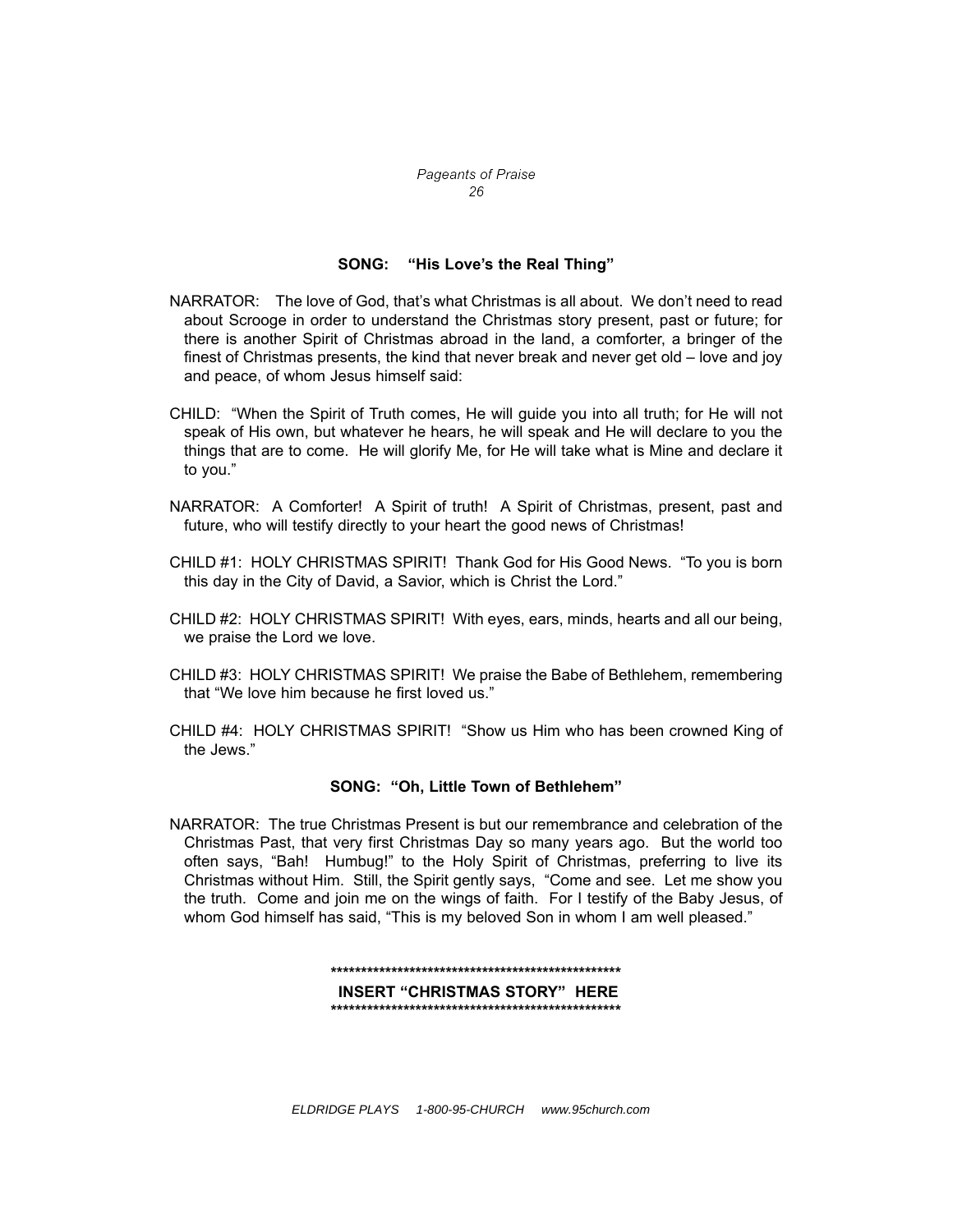NARRATOR: The HOLY SPIRIT OF CHRISTMAS PAST has testified of Jesus. The HOLY SPIRIT OF CHRISTMAS PRESENT has testified of Jesus.

The HOLY SPIRIT OF CHRISTMAS FUTURE has testified of Jesus, and will continue to testify throughout all eternity  $-$  the same Jesus, yesterday, today and forever – promising to enter into our hearts and to abide there forever.

- CHILD  $#1$ : Let us love each other because Jesus first loved us. THAT'S THE CHRISTMAS SPIRIT!
- CHILD #2: Let us share our joy in Jesus with others. THAT'S THE CHRISTMAS SPIRIT!
- CHILD #3: Let us forgive one another so that His Peace can come to all people. THATíS THE CHRISTMAS SPIRIT!

CHILD #4: Ring the bells and bring the Good News. The Prince of Peace is born. THAT'S THE CHRISTMAS SPIRIT!

NARRATOR: Invite the Holy Spirit of Christmas into your heart. Let Him join with your spirit. Be open to His gentle calling as He seeks to move you to a true celebration of Christmas.

LET THE SPIRIT MOVE YOU! Submit to His will and move with the flow of His power that the Holy Spirit of Christmas may enter your heart forever. COME, HOLY SPIRIT OF CHRISTMAS, COME!

ALL OF THE CHILDREN: Come, Lord Jesus.

## **SONG: "Silent Night"**

BENEDICTION: *(By NARRATOR or PASTOR.)* Now may the Lord bless you and keep you. May His face shine upon you and be gracious to you. May He lift up His countenance upon you, and give you peace.

## **RECESSIONAL: "Joy to the World"**

**End of Pageant \_\_\_\_\_\_\_\_\_\_\_\_\_\_\_\_\_\_\_\_\_\_**

## **DIRECTORIAL and TECHNICAL COMMENTS**

Narrator comes forward and directly addresses the children. He/she should be continuously moving about to insure that all of the children participating in the pageant are constantly "involved."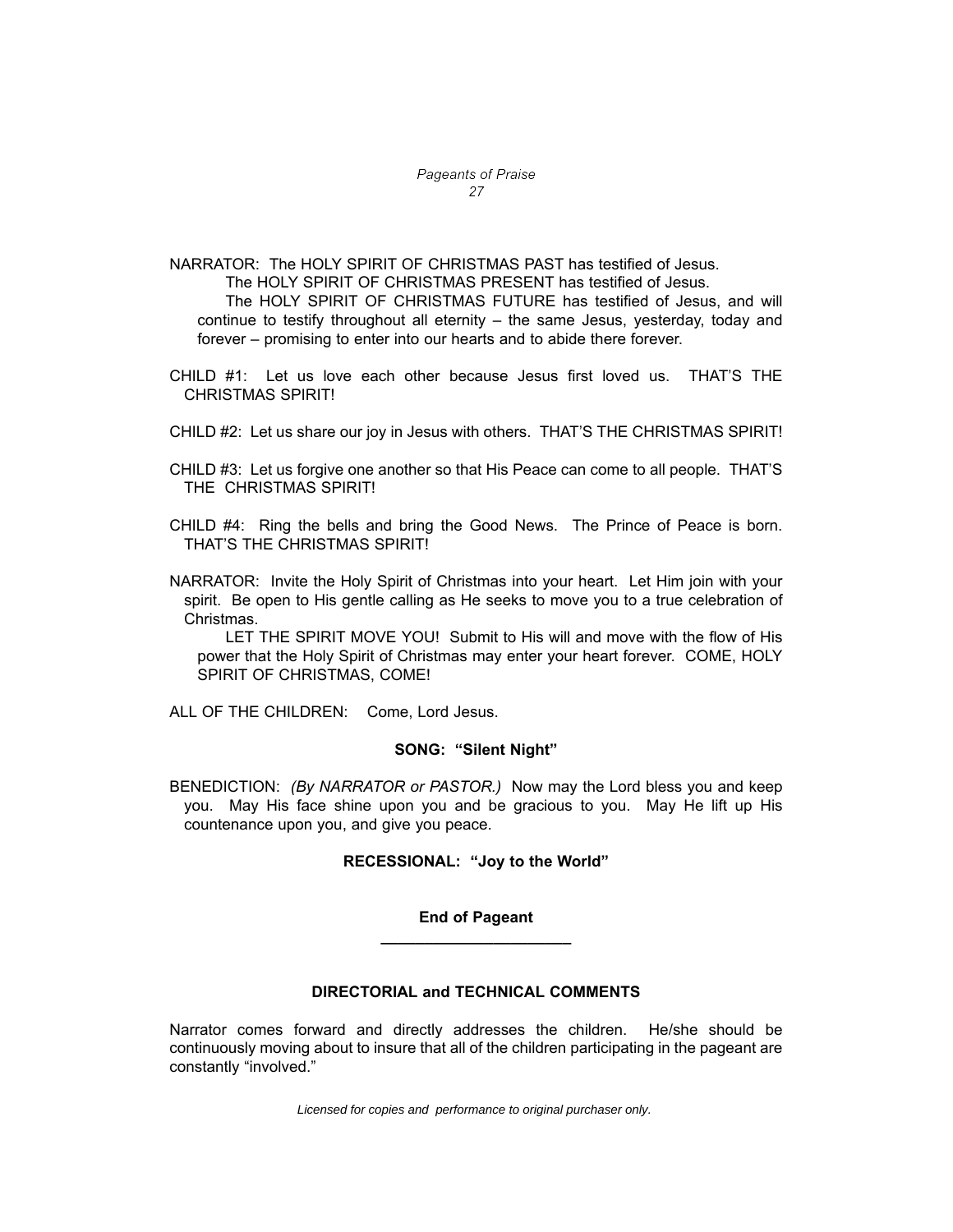## **3. LO, I STAND AT THE DOOR**

*ìHere I am. I stand at the door and knock. If anyone hears my voice and opens the door, I* will go in and eat with him, and he with me." *Revelations 3:20*

Jesus not only came into human history exactly as the Scriptures had foretold, but he also stands ready to come into our hearts as well and to dwell with us in everything we do.

The following pageant combines these basic scriptural truths with a third scriptural theme, that of praise as being a powerful key to the very throne room of God. The praise of children is lifted to the Heavens, opening wide the door of the heart to admit the Babe of Bethlehem.

Doors open to bring in the light, to bring friends into our house, to allow us to move out into the world surrounding us. But they can also shut  $-$  and lock  $-$  blocking the light and keeping us prisoner, joyless and alone.

Christmas is the celebration of history's greatest and most spectacular door – the birth of the Messiah, the doorway to Heaven itself  $-$  of Jesus, who a few years later on a cross would batter down the door of separation between God and man and who, through the Holy Spirit, forever raps gently at the doors of human hearts with his message of reconciliation and peace with God.

Doors hold great symbolic meaning for all of us, both good and bad, and Christmas combines the great expectation of the "opening" door with the joy of finding Jesus standing just across the threshold.

#### **ORGAN PRELUDE**

#### **PROCESSIONAL: "O Come, Little Children"**

YOUTH READER: Would you all stand and join with me in the responsive reading found on the first page of your bulletin.

READER: Make a joyful noise unto the Lord, all ye lands.

CONGREGATION: Serve the Lord with gladness; come before his presence with singing.

READER: Know ye that the Lord, He is God.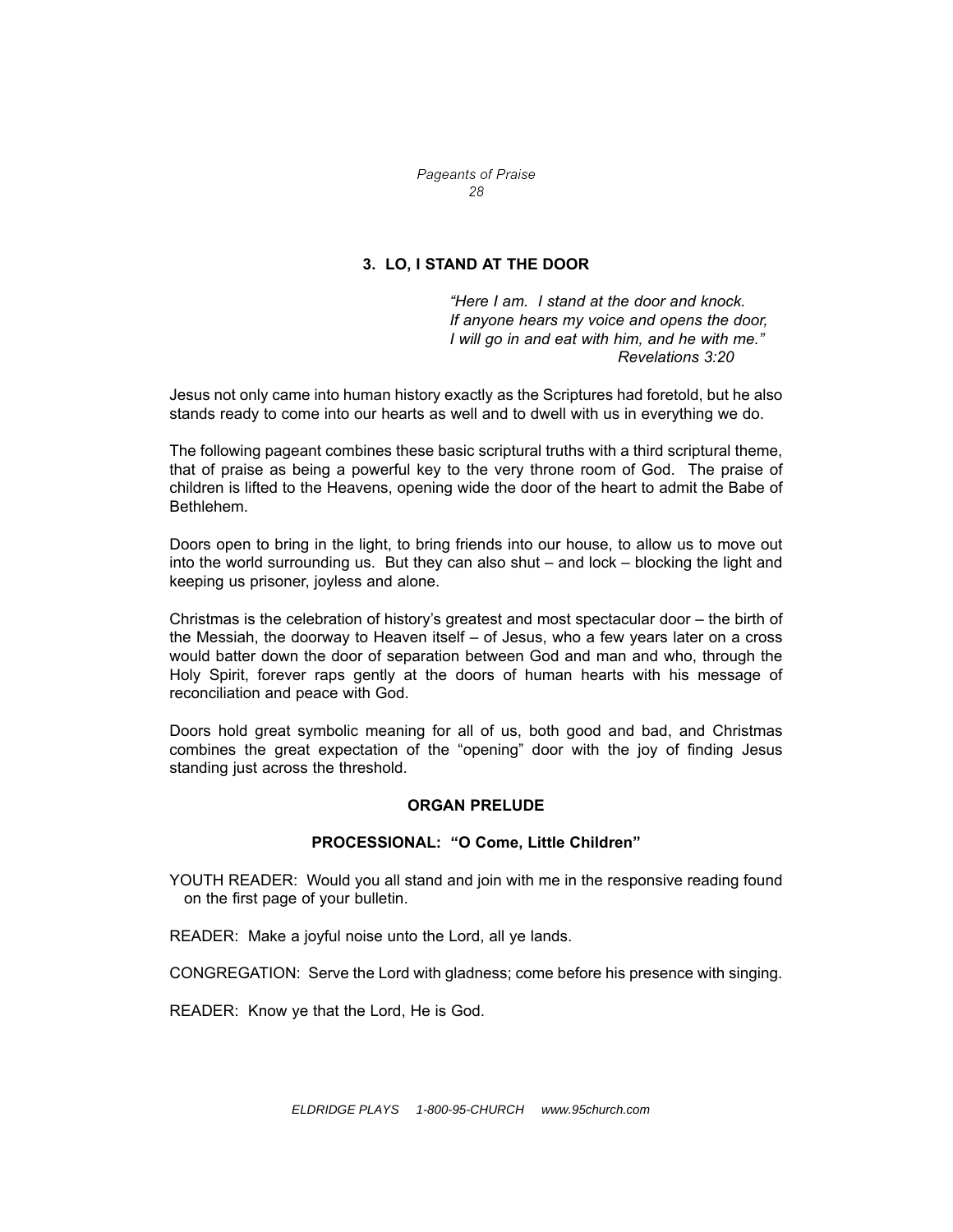CONGREGATION: It is He that has made us, and not we ourselves. We are His people, and the sheep of His pasture.

READER: Enter His gates with thanksgiving, and into His courts with praise.

CONGREGATION: Be thankful unto Him and bless His name.

READER: For the Lord is good, His mercy is everlasting.

CONGREGATION: And His truth endureth unto all generations.

READER: Praise we the Lord. Praise Him in his sanctuary. Praise Him in the mighty heavens. Praise Him for his acts of power. Praise Him for his surpassing greatness. Praise Him with the sounding of the trumpets. Praise Him with the harp and lyre. Praise Him with tambourine and dancing. Praise Him with strings and flute. Praise Him with clash of cymbals.

ALL: Let everything that has breath PRAISE THE LORD!

SCRIPTURE READER #1: The Scriptures chosen for today to move us in happy celebration of Christmas are Revelations 3:20 and Ephesians 3:16.

"Here I am. I stand at the door and knock. If anyone hears my voice and opens the door, I will go in and eat with him, and he with me."

SCRIPTURE READER #2: "I pray that Christ may settle down and be at home in your hearts by faith."

## **SONG: "Thou Didst Leave Thy Throne Above"**

## **THE PASTOR'S MESSAGE**

#### **THE OFFERTORY**

YOUNG PRAYER LEADER #1: Come, Lord Jesus, come inside our open hearts, and there reside forever. Amen.

## **SONG: "From Heaven Above to Earth I Come"**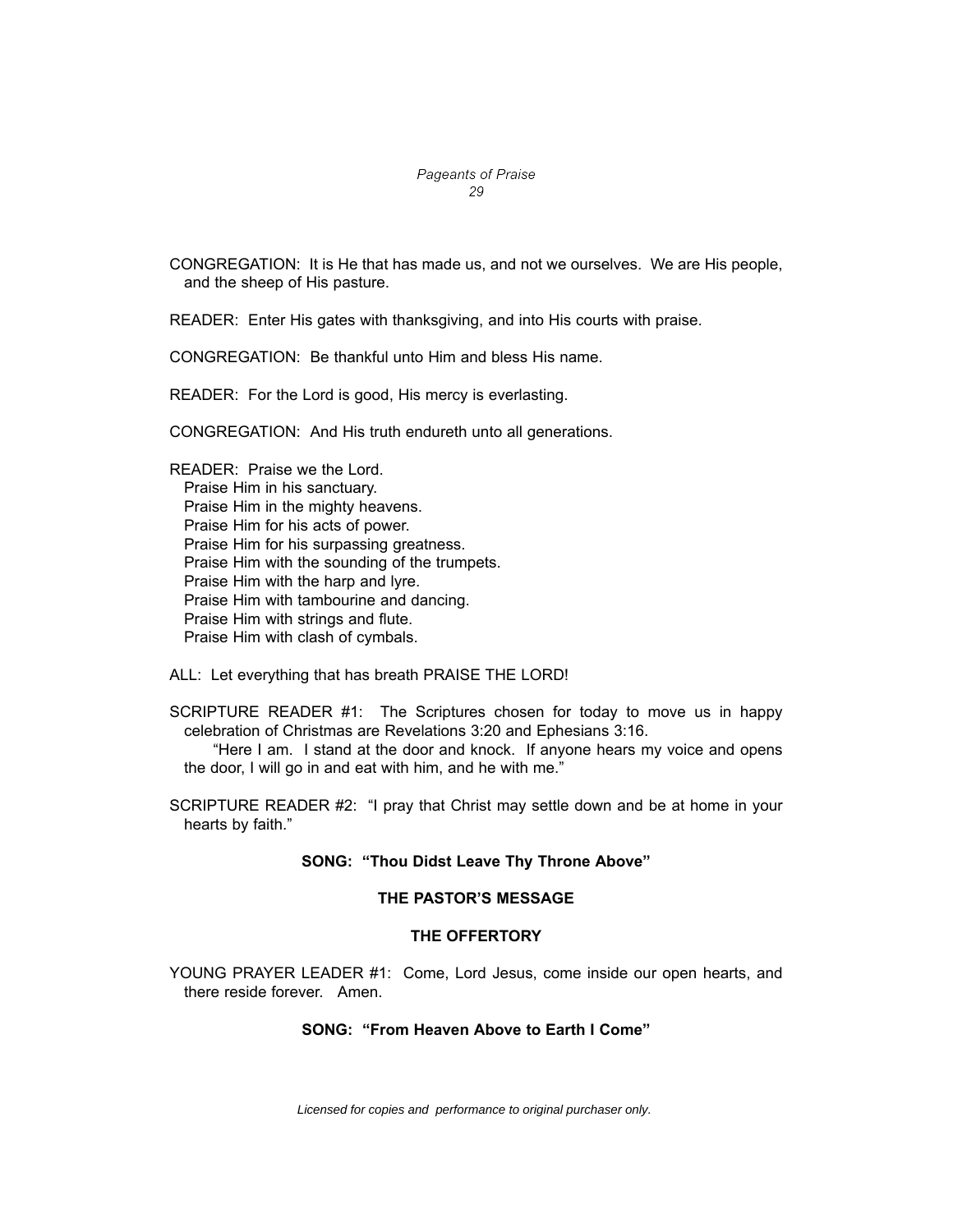*(There is a large door standing in front of the altar covered by a large red heart. On the* heart are many smaller hearts, each one bearing the following words, "Come into my *heart, Lord Jesus,"* and each previously signed by the CHILDREN participating in the *pageant. Each child has his or her own special heart on the door.)*

NARRATOR: Praise the Lord for Godís gift of children. I donít know about you, but I believe there is perhaps no sweeter sound in all the world than children giving their praises to the Lord Jesus Christ, be it singing, shouting or whatever. No matter how it might sound to human ears, to the ears of God it is perfect praise. Let's give God a shout of praise!

*(The children all shout and clap their hands.)*

NARRATOR: Jesus himself said of his Father in heaven that "Out of the mouths of babes" and sucklings, thou has perfected praise. From the lips of children and infants, you have ordained praise." Ordained it, commanded it, established it, and blessed by the very authority of God himself. Through praise, we pass through the heavenly doorway to the very throne of God.

And, speaking of doorways, Iíll bet youíre all wondering about that doorway up there in front of the altar. Itís something, isnít it. Someone worked very hard to make it look so nice. But why on earth is it there of all places? Who can tell us about doors?

CHILD #1: They open and shut.

CHILD #2: They let us go in and out.

CHILD #3: They keep out the rain.

CHILD #4: They let our friends come inside to play with us.

NARRATOR: Youíre all right. Doors are wonderful things. How would be get in anywhere  $-$  or out of anywhere  $-$  if we didn't have doors? Can you imagine having to crawl through a window in order to get into your house? And how would we ever get outside to play? One of the exciting things about doors is to hear the knocking or ringing and then run to see who is on the other side of the door ... hoping it might be a friend waiting there to come in. They have to wait because even our best friends donít just come in without knocking first and waiting to be invited in. And, besides, the door might be locked.

But did you know that each of us has a door inside of us? It stands right in front of our hearts, and like any other door, we can open it and shut it. Oh, it doesn't look like that door up there, but it is still a door. Ad only you have the key that can lock or unlock your door.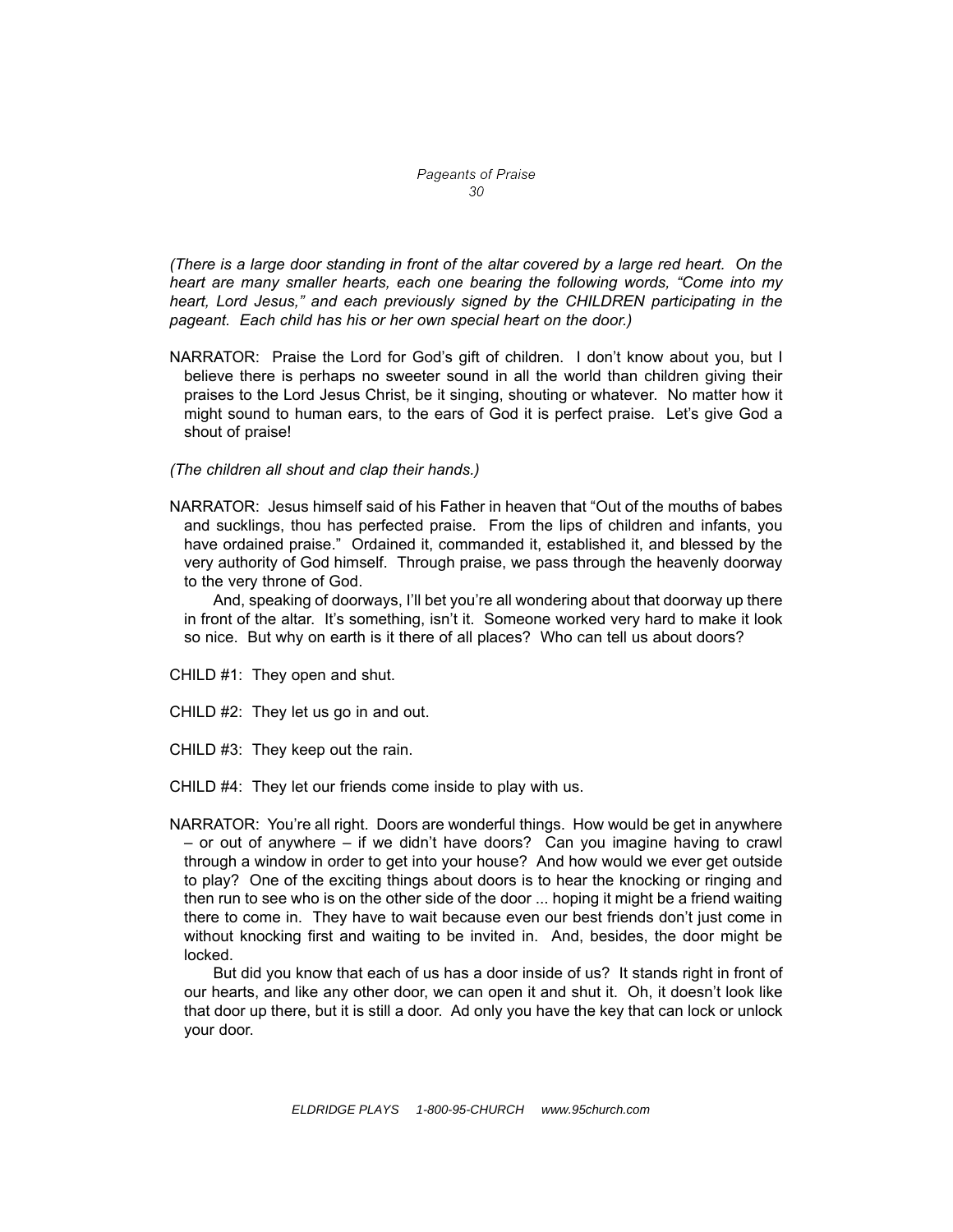And do you know something else? There is someone who is always standing outside the door to our hearts, someone who wants to come in ... who keeps knocking on the door. Now who do you think it is that is standing just outside the door to our heart, knocking to get in? (All the CHILDREN shout "JESUS.") That's right, it's Jesus. And heíll stand there as long as we live, knocking on the door, until we take the key and open our door and invite him to come in.

Sshhhhhhhhhh ... listen. *(There is a KNOCKING on the door in front of the altar, quietly at first, and then louder.)* Did you hear that? Someone is knocking at the door. Who could it be? And how are we going to open the door and see who it is and let him come in?

Listen, I have a plan. Let's see if we can open the door with our praise and thanksgiving. If it is who I think it is, the Bible tells us that we can enter his doors with thanksgiving and into his courts with praise. Is that a good plan?

*(There are shouts of "Yes, yes" and "Let's do it," etc.)* 

CHILD #1: Christmas Day is coming, It's a blessed time of year. The time when we remember How God sent his Son so dear.

CHILD #2: We thank you, Baby Jesus, For showing us the light, And giving us your gift of love That starry Christmas night.

CHILD #3: We praise the name of Jesus, We will show him that we care. Let us praise and thank and glorify God's Son, so sweet and fair.

CHILD #4: We praise you, God the Father, For the sacrifice you made. Our hearts are filled with gladness, And our mouths are filled with praise.

CHILD #5: So let God's Son come in. Give your heart to him. Jesus really loves you, And he'll save you from your sin.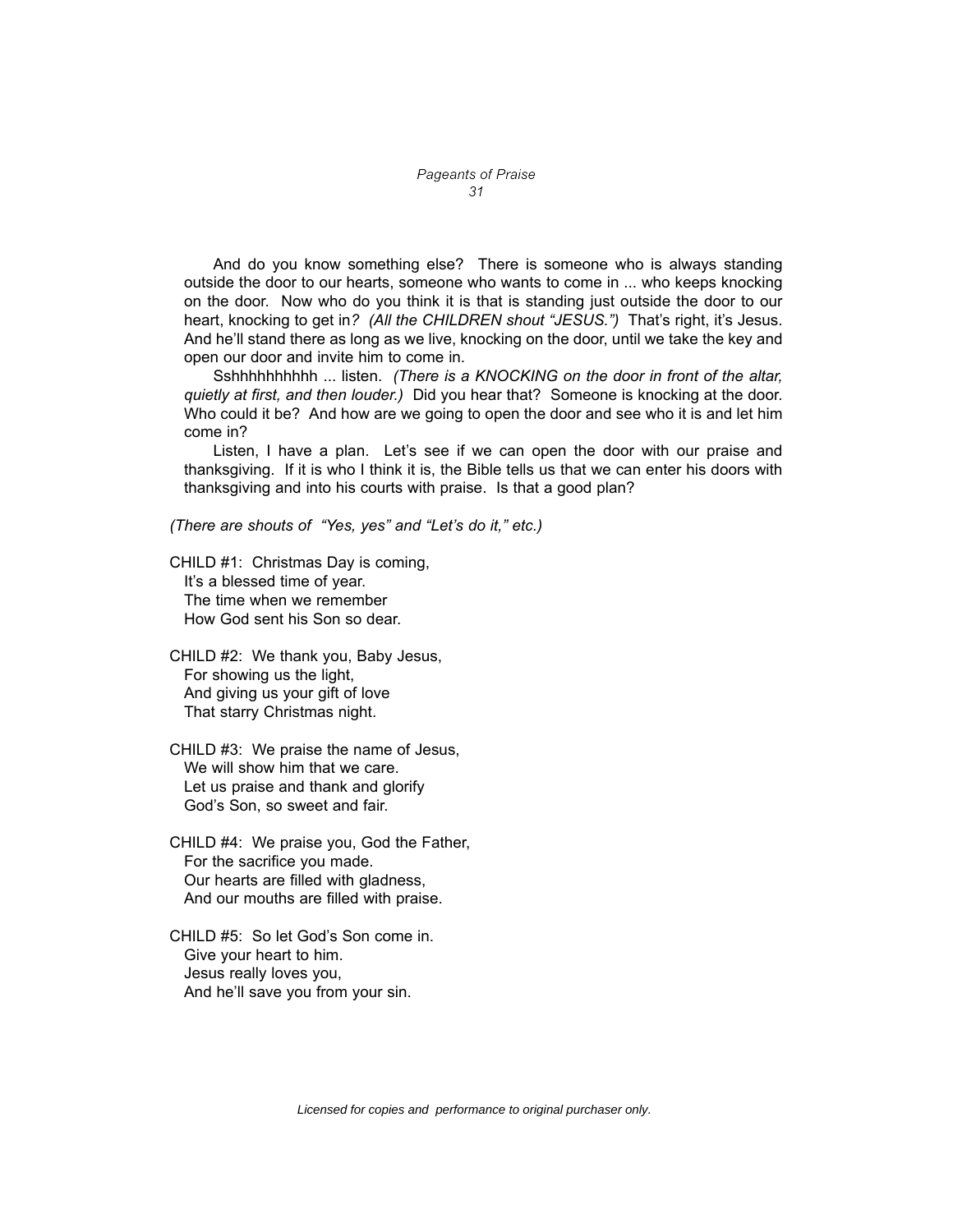CHILD #6: Yes, let God's Son come in, Give your heart to him, OPEN UP THE DOOR AND LET THE CHRIST CHILD IN.

#### **SONG: "Let All the Little Children Praise the Lord"**

*(The door slowly opens, the CHILDREN cheer.)*

- CHILD #7: The door to our hearts is open and Jesus has come in to be with us. Come and let us worship the newborn Babe.
- CHILD #8: Enter through his doors with thanksgiving for all that he has done for us and for all that he has given us.
- CHILD #9: Enter into his courts with the true praise that comes from the overflowing of his love in our hearts.

CHILD #10: The door is open. The Lord is with us. Alleluia!

NARRATOR: Many, many years ago, the Lord spoke through his prophets and foretold this coming of Jesus. And the people heard the prophets and rejoiced and yearned in their hearts for the coming of the Messiah. But the days passed and the years passed and became centuries and not much seemed to be happening. *(The door slowly closes.)* The seasons passed and passed again. Nations rose and fell away. Centuries piled upon centuries.

And then one day, one day as any other day, like a sudden crack out of the blue, the Holy Spirit of the Most High God moved upon the face of the earth, splitting time itself. The time to execute God's eternal plan had come. God's time and season had arrived and all of his creation moved in concert to carry out his purpose. THE DAY HAD COME!

**SONG: "This Is the Day That the Lord Has Made"** 

**\*\*\*\*\*\*\*\*\*\*\*\*\*\*\*\*\*\*\*\*\*\*\*\*\*\*\*\*\*\*\*\*\*\*\*\*\*\*\*\*\*\*\*\*\*\* INSERT "CHRISTMAS STORY" HERE \*\*\*\*\*\*\*\*\*\*\*\*\*\*\*\*\*\*\*\*\*\*\*\*\*\*\*\*\*\*\*\*\*\*\*\*\*\*\*\*\*\*\*\*\*\***

ELDRIDGE PLAYS 1-800-95-CHURCH www.95church.com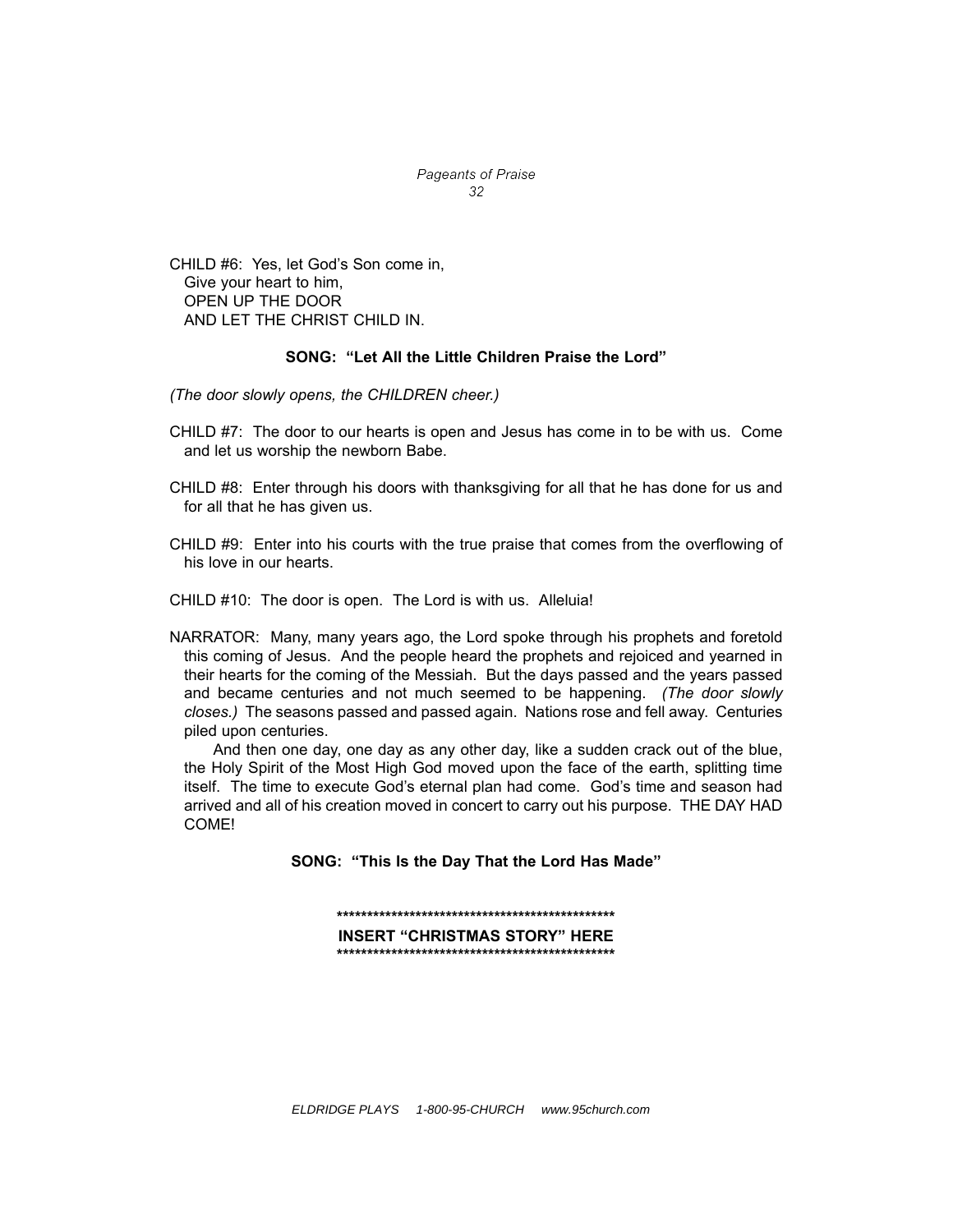- NARRATOR: Is there room in your heart for Jesus, as there was for the shepherds and the three kings? Or is your heart too full of the cares of the world, too full of things that take up your thoughts and your time  $-$  your job, your children, your problems  $-$  too full of yourself to allow room for Jesus to come in. Open your heart to the one who is knocking, standing patiently and lovingly at its door. Invite Jesus into your heart, right now, and let him renew your life, sweep away the doubts and bring you abundant peace and joy for now and forever. For whosoever believes in him shall not perish but shall have eternal life.
- CHILD #1: Jesus is knocking. Who will answer? Who will let the Lord come in?
- CHILD #2: Jesus is knocking. Who will let him in? He comes to take away our sorrows and our sin.
- CHILD #3: Jesus is knocking. Who will answer? Who will sup with him today?
- CHILD #4: Jesus is knocking. Who will let him in? Who will throw wide the door and let the Christ Child stay?
- CHILD #5: Come, Lord Jesus, be the guest of our heart. Now and forever, be glorified tonight, Lord Jesus, Through the praise of your children, who love you. Amen.

## (The door opens wide. The CHILDREN shout, "JESUS!")

#### **SONG: "Silent Night"**

BENEDICTION*: (By NARRATOR or PASTOR.)* Now may the Lord bless you and keep you. May his face shine upon you and be gracious to you. May he lift up his countenance upon you, and give you peace.

## **RECESSIONAL: "Joy to the World"**

## **End of Pageant**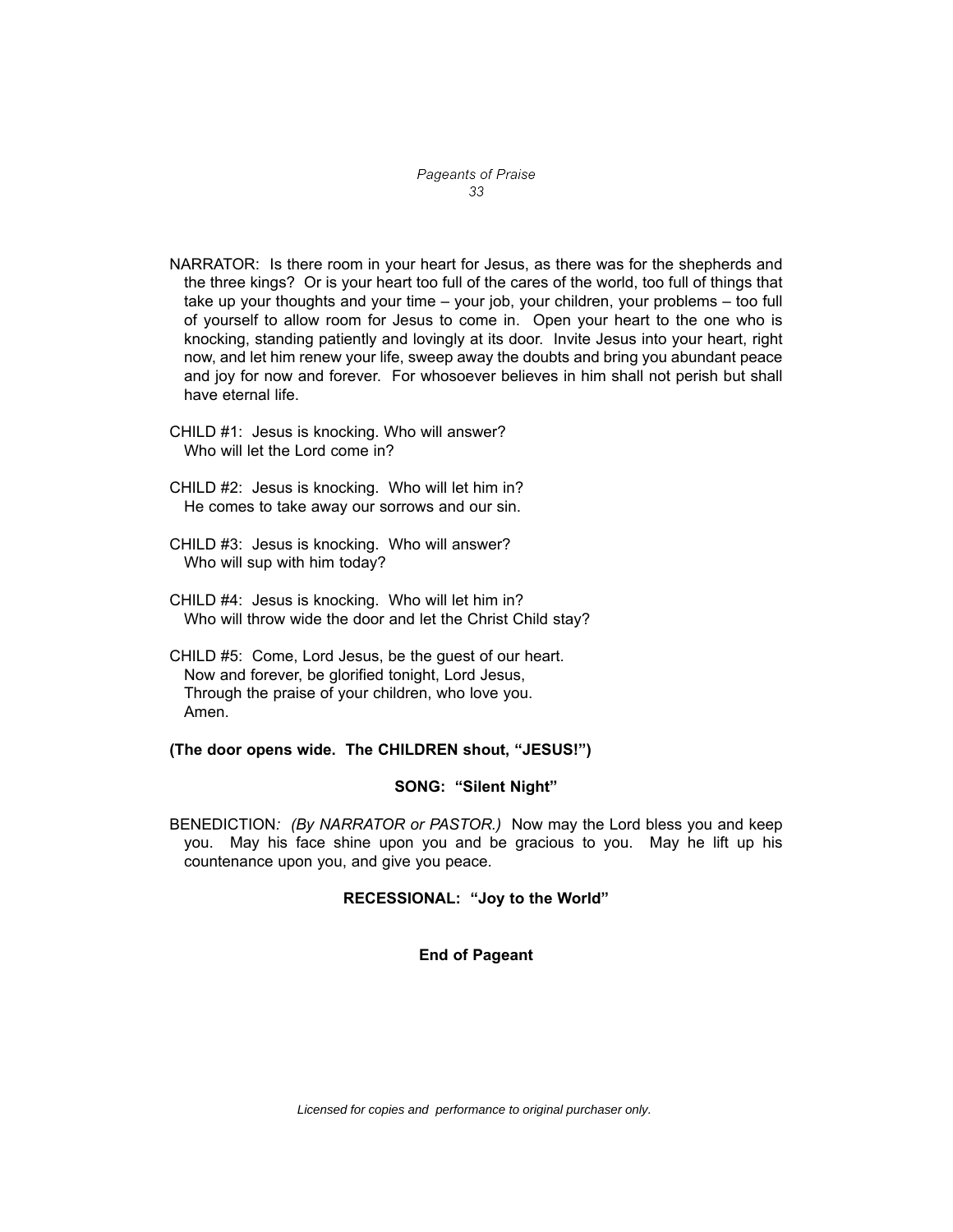## **DIRECTORIAL AND TECHNICAL COMMENTS**

The door does not need to be elaborate. A piece of strong cardboard on a light wooden frame will very adequately suffice. The door needs to be rigged, however, so that the person opening it from the rear cannot being seen.

Narrator comes forward and directly addresses the children. He/she should be continually moving about to insure that all of the children participating in the pageant are constantly involved.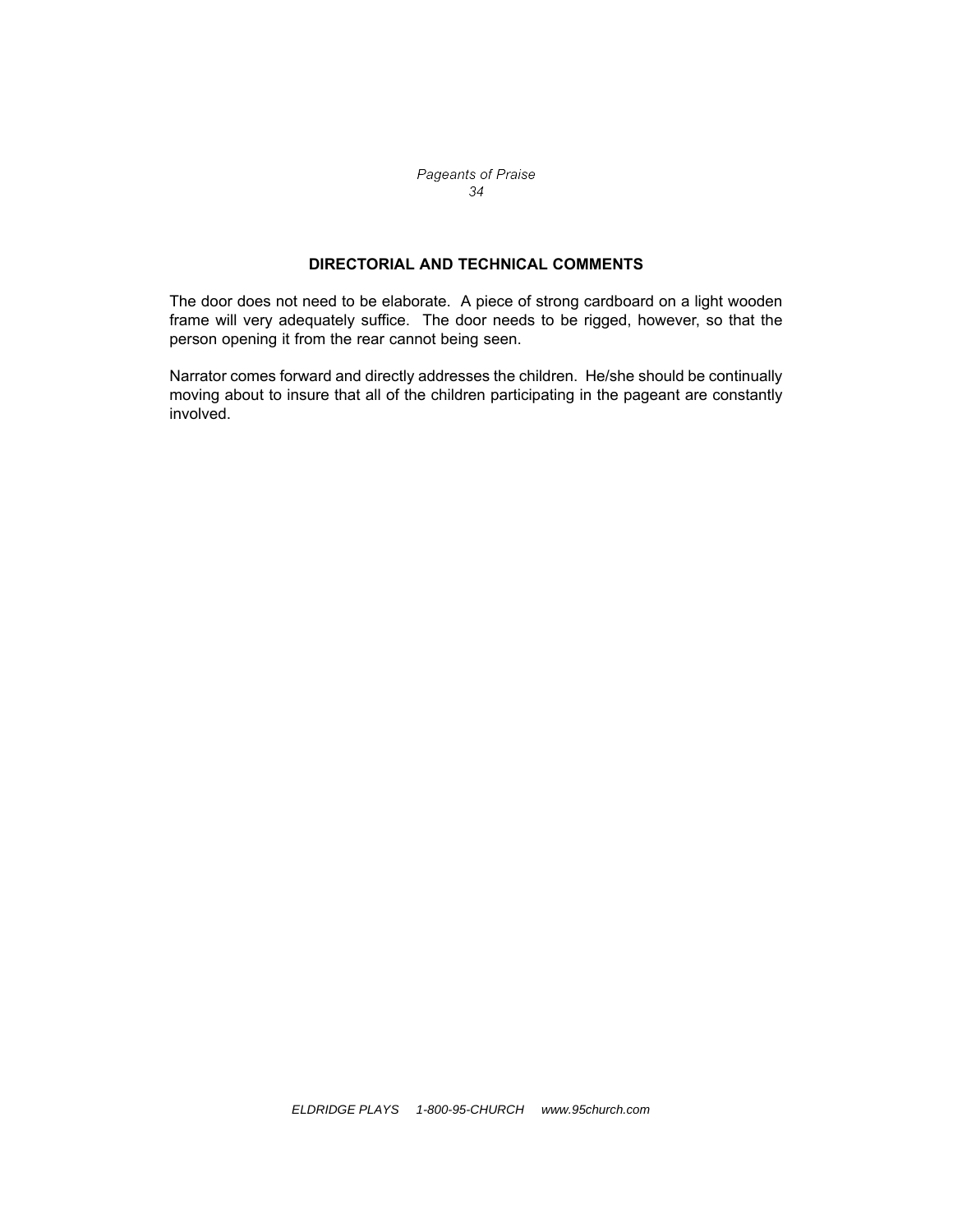## **4. WHITER THAN SNOW**

*ìThough your sins be as scarlet, they shall be as white as snow.*" *Isaiah 1:18*

We have all thrilled to a landscape covered by newly fallen snow. Its whiteness covers everything, pure and glistening in the rays of the winter sun.

The following pageant uses this joyful and comforting picture as an analogy to the whiteness with which Jesus, through the cross, has covered up our sins in order to present us pure and blameless before the judgment seat of God. The filth and dirt of our sinful natures is completely obliterated through his loving and willing sacrifice.

How as little children did we rush outside to the thrill of that first snowfall. Just as children today, we reveled in its beauty, felt the snow melting on our lips and studied with awe the uncountable different shapes of each snow flake as it drifted to the earth. And, like Bing Crosby, our hearts are filled with the hope of a White Christmas.

Yet the true whiteness of Christmas does not lie in the snow that may or may not fall, just as our deepest vision of Christmas has nothing to do with snow. For the whiteness we all really yearn for is the whiteness of the love of Jesus that he so willing bestows on all who seek him so that "though our sins be like scarlet, they can be as white as snow."

The birth of Jesus announces the most spectacular and the whitest "snowfall" of all time, a whiteness that can cover everything, pure and glistening in the warm rays of his love.

## **ORGAN PRELUDE**

#### PROCESSIONAL: "Oh How Joyfully, Oh How Merrily"

YOUTH READER: Would you all stand and join with me in the responsive reading found on the first page of your bulletin.

- READER: The heavens declare the glory of God: The skies proclaim the work of his hand.
- CONGREGATION: Day after day they pour forth speech; Night after night they display knowledge.
- READER: There is no speech or language where their voice is not heard.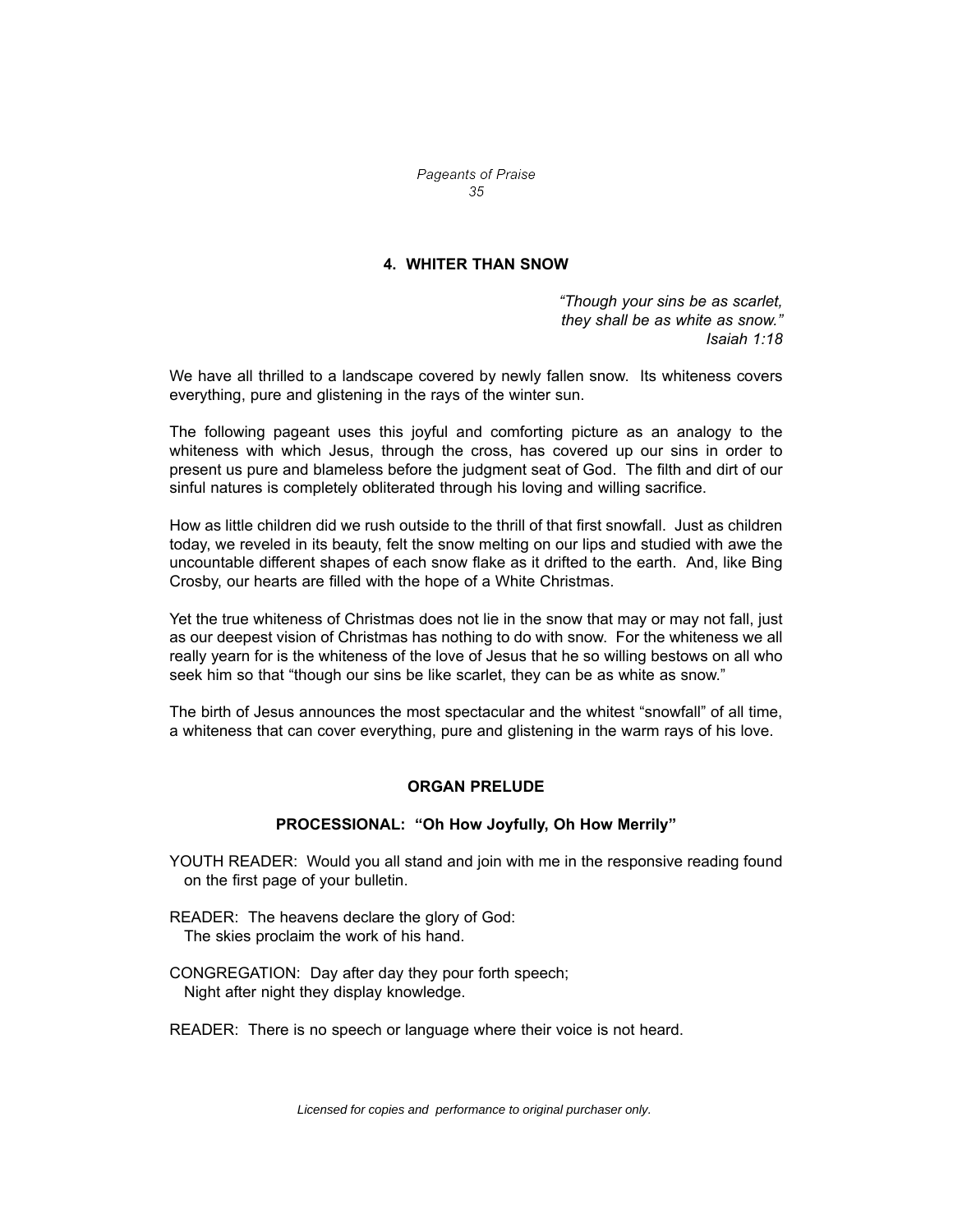CONGREGATION: Their voice goes out into all the earth; Their words to the ends of the world.

READER: The earth is the Lord's and everything in it, The world and all who live in it.

CONGREGATION: Let all the earth fear the Lord; Let all the people of the world revere him.

READER: From heaven the Lord looks down and sees all mankind; From his dwelling place he watches all who live on the earth. He who forms the hearts of all, considers everything they do.

CONGREGATION: We wait in hope for the Lord; in him our hearts rejoice.

READER: The Lord loves righteousness and justice; The earth is full of his unfailing love.

ALL: Glory be to the Father and to the Son and to the Holy Ghost through whom we can approach the heavenly throne WHITER THAN SNOW!

SCRIPTURE READER #1: The Scriptures chosen today to move us in a happy celebration of Christmas are Isaiah 55:10 and Isaiah 1:18.

"As the rain and the snow come down from heaven, and do not return to it without watering the earth and making it bud and flourish, so that it yields seed for the sower and bread for the eater, so is my word that goes out from my mouth. It will not return to me empty, but will accomplish what I desire and achieve the purpose for which I sent it."

SCRIPTURE READER  $#2$ : "Though your sins be as scarlet, they shall be as white as snow."

**SONG: "Whiter Than Snow"** 

## **THE PASTOR'S MESSAGE**

## **THE OFFERTORY**

YOUNG PRAYER LEADER: Dear Jesus, We thank you for your wondrous birth, And glorify your name of earth. For you were born in manger low, That we might be as white as snow.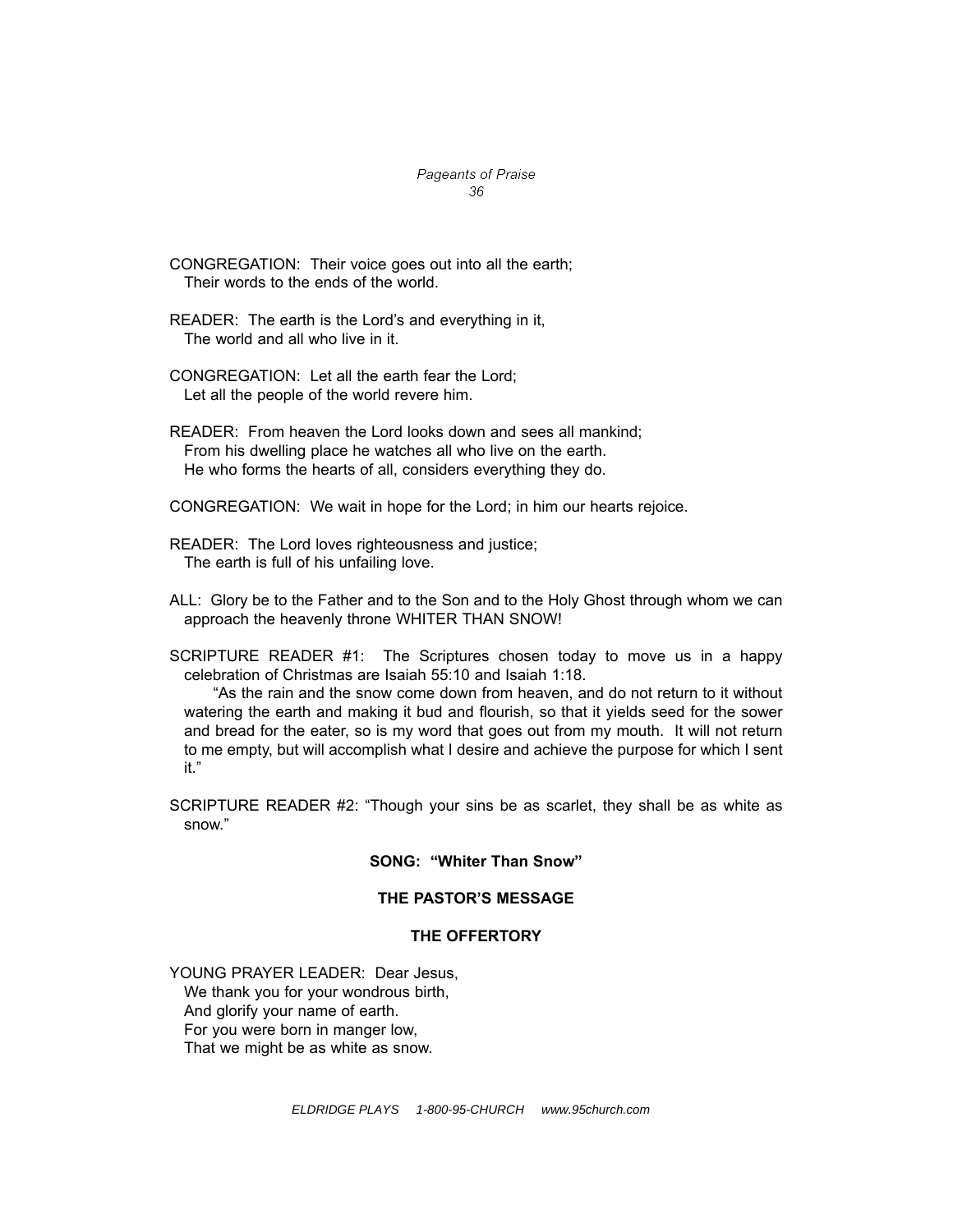## **SONG: "It Came Upon a Midnight Clear"**

*(In front of or above the altar there is a large, black placard with a large, scarlet-colored earth in the center. Both must be high enough to be seen above the heads of pageant participants standing in the altar area. On the scarlet earth are written the words, ìThough your sins be as scarlet ...î Also six large, handmade snowflakes are clearly visible scattered about the front of the church. In the pews, each child has his or her own small personal snowflake upon which each has written, ìJesus Makes Me Whiter Than Snowî and then signed. These snowflakes are kept out of view until the end of the pageant.)*

*(NARRATOR #1 comes down and directly addresses the CHILDREN. Throughout the pageant, he/she should be continuously moving about to insure that all of the children participating in the pageant are constantly involved.)*

- NARRATOR: *(Clearing throat and singing robustly.)* "I'm dreaming of a White Christmas. ... bu, bu, bu, bu." Does that remind you of anyone?
- CHILD #1: Frosty the snowman?
- CHILD #2: The manager of a ski resort?
- CHILD #3: A sick reindeer?
- NARRATOR: Hey. Wait a minute. Youíve got to be kidding. Come on now. Bing Crosby  $-$  right?

CHILD #4: Bing what?

NARRATOR: I canít believe it. You actually have never heard of Bing Crosby? *(Waits – no response.)* What in the world has happened to the cultural education of our youth? Iíll just go to where I know Iíll be more appreciated. *(Turns from the CHILDREN* to address the ADULTS present.) "I'm dreaming of a White Christmas ... bu, bu, bu, bu." Does that remind you of anyone?

AN ADULT: A sick reindeer?

NARRATOR: OK, OK. I give up. *(Then back to CHILDREN.)* Well, my young friends, even though you may not have ever heard of Bing Crosby, that song I was trying to sing just happens to have sold more records than any other song ever written. It's probably the most famous Christmas song of all time, and itís so popular because it stirs some very basic feelings in the hearts of the people who hear it  $-$  the picture in our minds of a fresh white snow gently falling outside as friends and relatives gather together in a warm house to celebrate Christmas. And that's what we're here to do tonight, isn't it,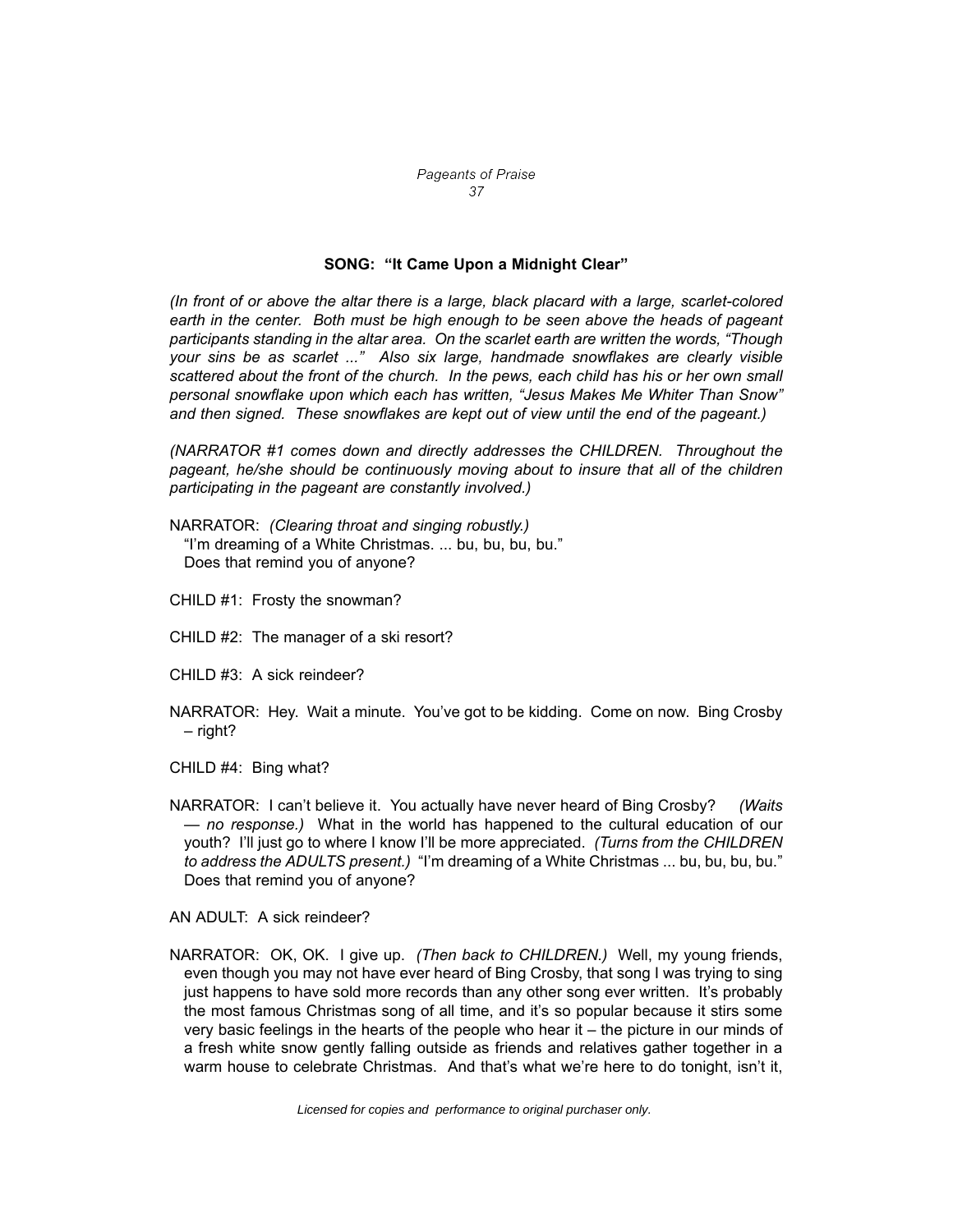to celebrate the true meaning of Christmas – the birth of Jesus, the Savior of all mankind, born into a sinful, dirty world so that we might be born again under his blanket of forgiveness.

And thatís what I was really singing about in the first place ... forgiveness ... that wonderful Christmas gift from God that gives us a new beginning in life by covering up all our sins and making us in God's eyes as white as snow ... even whiter than snow! Who can tell me about snow? What are some of the things you really like about snow?

CHILD #1: I like to play in the snow ... roll in it till Iím all covered up like a snowman.

- CHILD #2: I like to melt falling snow on my tongue. It tastes so cold and clean!
- CHILD #3: I like to look at all the different shapes of snow flakes. Theyíre so beautiful and each one is so different.

CHILD #4: Snow covers everything up so that the whole world looks clean and fresh and beautiful.

NARRATOR: Those are some really great answers. But the best part about snow is that it is absolutely FREE! It comes down without our asking for it or even wanting it sometimes. We wake up and there it is.

Like so many things in nature that God has created, snow has a hidden spiritual message that can only be seen by the eyes of faith. Just think about it  $-$  the soft fresh snow that covers up all the dirty things underneath will melt in the Spring and become the water with which new life will begin again throughout creation. Can that help but remind us of God's "divine snow," the grace of forgiveness that God in his love through Jesus sends to cover up the dirty and sinful parts of our lives with the freshness and whiteness of a new life, making us pure in the eyes of God the Father.

And it all began on that Holy night which was the first Christmas.

## **SONG: "O, Holy Night"**

NARRATOR: Do you understand now what it means to dream about a white Christmas?

DREAMER #1: Iím dreaming of a white Christmas Where the snow is gently falling And the Spirit softly call To our hearts, "Come to me. Come to me."

DREAMER #2: Iím dreaming of a white Christmas With our friends and family near us And with Jesus walking with us Through the snowfields of our lives.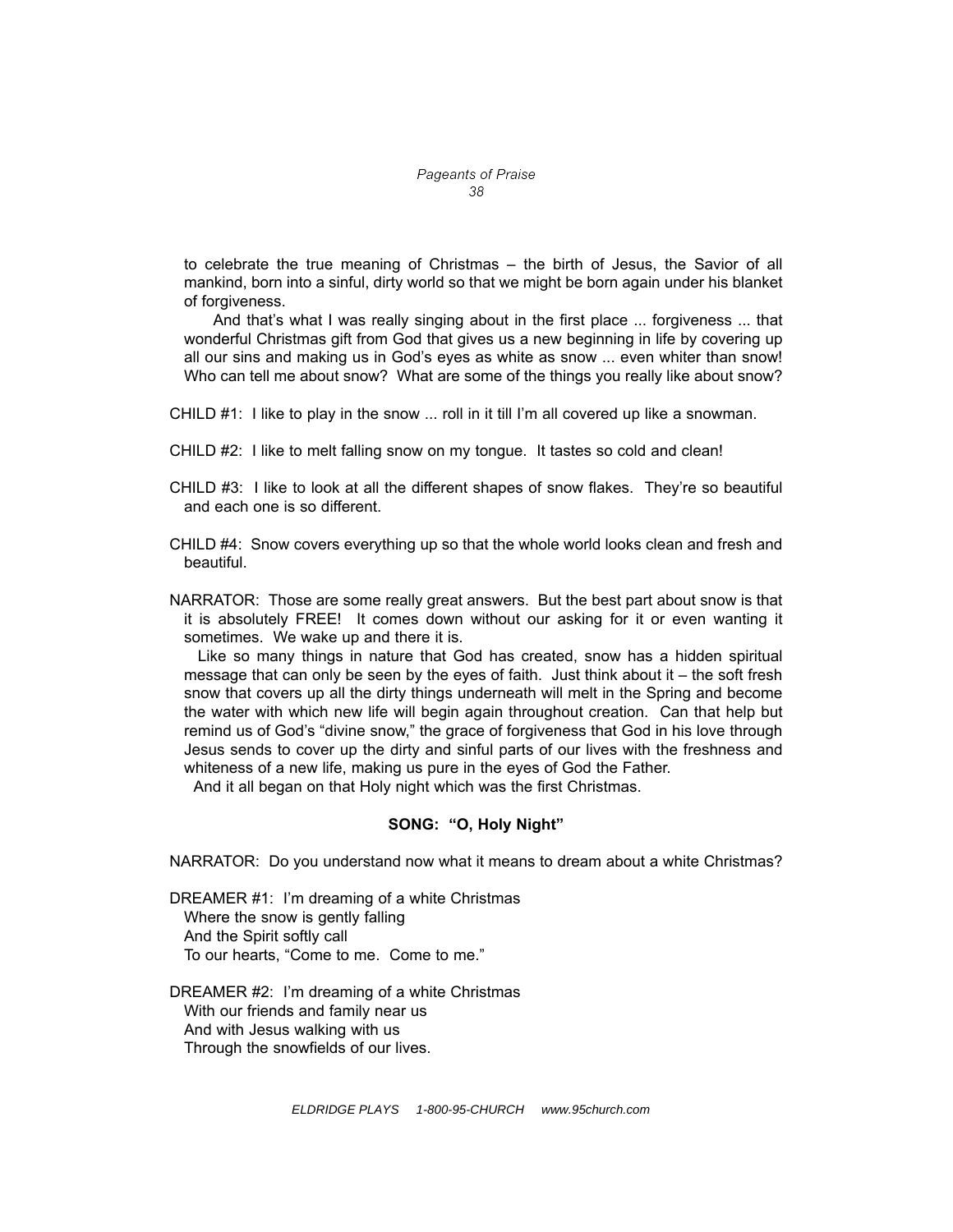DREAMER #3: Iím dreaming of a white Christmas And people covered with His snow So that all the world may know That he is Lord and Savior.

DREAMER #4: Iím dreaming of a white Christmas And of the Baby Jesus born in manger low Sent to earth to bring forgiveness Let it snow. Let it snow. LET IT SNOW!

NARRATOR: What a wonderful message God sends to us with the snow. What a reason to rejoice and celebrate. And celebrate we will ... with our own little snowflake festival. You see all those snowflakes scattered around the front of the church? Well, those are Kingdom Snowflakes and each one of them has floated down from heaven with a wonderful message for us here on earth. Now, I need six Snowflake Kids to go out there and get those Kingdom Snowflakes and tell us their very special messages.

*(Six children come forward and each retrieves one of the snowflakes. Then, one by one, they deliver the snowflake messages.)*

SNOWFLAKE KID #1: From heaven above to earth I come to announce SALVATION to everyone. I am the Snowflake of Salvation.

SNOWFLAKE KID #2: From heaven above to earth I come to bring RIGHTEOUSNESS to everyone. I am the Snowflake of Righteousness.

SNOWFLAKE KID #3: From heaven above to earth I come to show God's PEACE to everyone. I am the Snowflake of Peace.

SNOWFLAKE KID #4: From heaven above to earth I come to proclaim God's JOY to everyone. I am the Snowflake of Joy.

SNOWFLAKE KID #5: From heaven above to earth I come To share God's MERCY with everyone. I am the Snowflake of Mercy.

SNOWFLAKE KID #6: From heaven above to earth I come to tell of God's LOVE for everyone. I am the Snowflake of Love.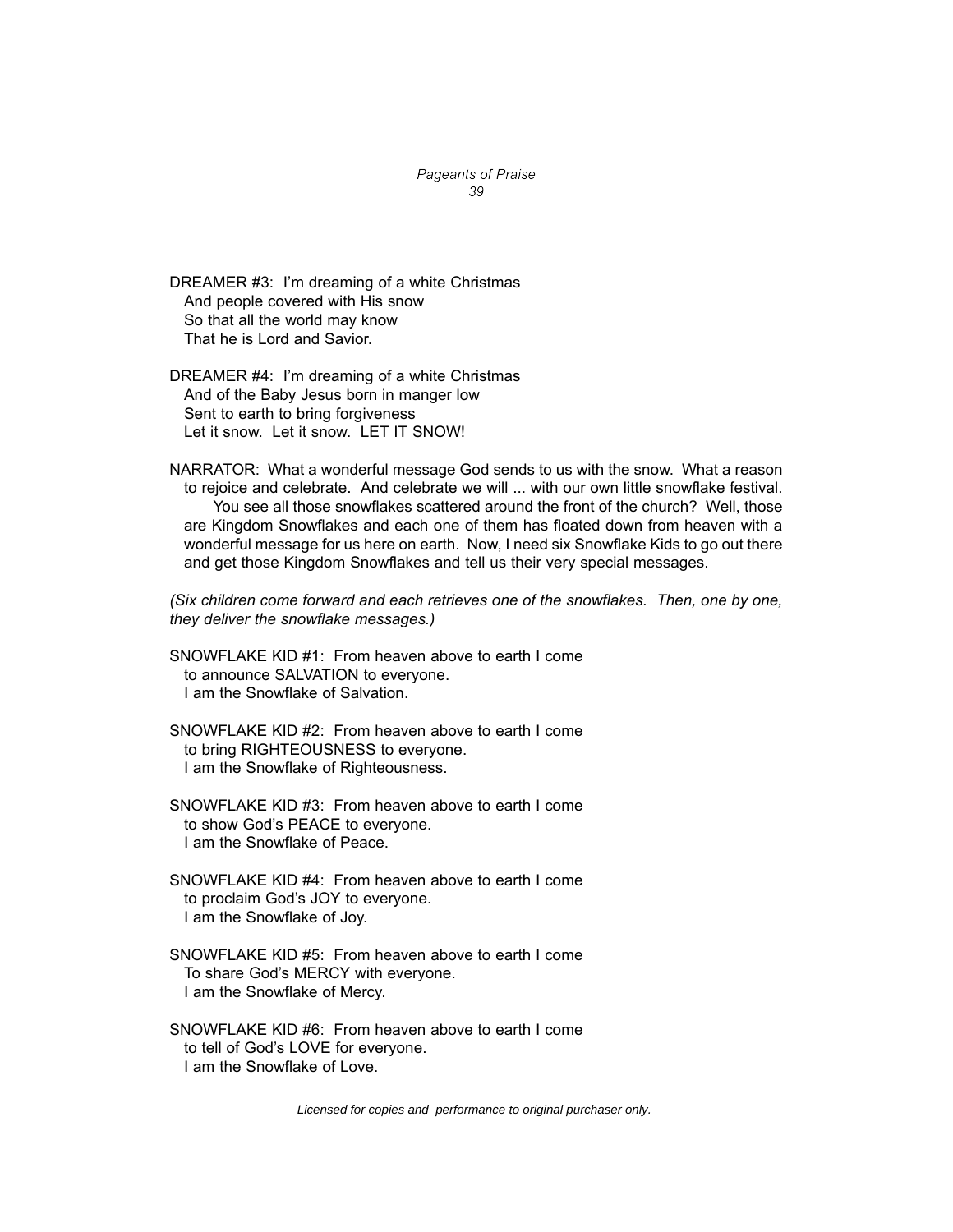## **SONG: "From Heaven Above to Earth I Come"**

NARRATOR: And so now you can see what a "White Christmas" really means – for those who have eyes to see and ears to hear. And what a divine dream it really is  $-$  a dream that lies at the inner most part of every man, woman and child that has ever lived. For throughout history, mankind has truly yearned for and dreamed of the true whiteness of Christmas – for that blanket of holy whiteness found with the Baby Jesus in his bed of straw.

Come, let us remember and celebrate the glory and wonder of his birth. Sit back and turn your spirits toward the Lord and dream of the total whiteness of that first Christmas, when a veritable blizzard of Godís love fell to the earth in a little town called Bethlehem.

## **SONG: "O Little Town Of Bethlehem"**

#### **\*\*\*\*\*\*\*\*\*\*\*\*\*\*\*\*\*\*\*\*\*\*\*\*\*\*\*\*\*\*\*\*\*\*\*\*\*\*\*\*\*\*\*\*\*\*\*\* INSERT "CHRISTMAS STORY" HERE \*\*\*\*\*\*\*\*\*\*\*\*\*\*\*\*\*\*\*\*\*\*\*\*\*\*\*\*\*\*\*\*\*\*\*\*\*\*\*\*\*\*\*\*\*\*\*\***

NARRATOR: The wise men and the shepherds were wise because they had the eyes to see and the ears to hear God's wonderful plan for mankind – for that Baby, lying in the straw in a Bethlehem stable, was the Son of God sent to earth so that whosoever might believe in him should never die but have eternal life ... might be made as white and, indeed, even whiter than snow.

*(The six SNOWFLAKES KIDS come forward and, one by one, affix their snowflakes to the large scarlet colored picture of the earth until it is completely covered by whiteness.)*

SNOWFLAKE KID #1: Jesus brings us ... SALVATION.

SNOWFLAKE KID #2: Jesus brings us ... RIGHTEOUSNESS.

SNOWFLAKE KID #3: Jesus brings us ... PEACE.

SNOWFLAKE KID #4: Jesus brings us ... JOY.

SNOWFLAKE KID #5: Jesus brings us ... MERCY.

SNOWFLAKE KID #6: Jesus brings us ... LOVE.